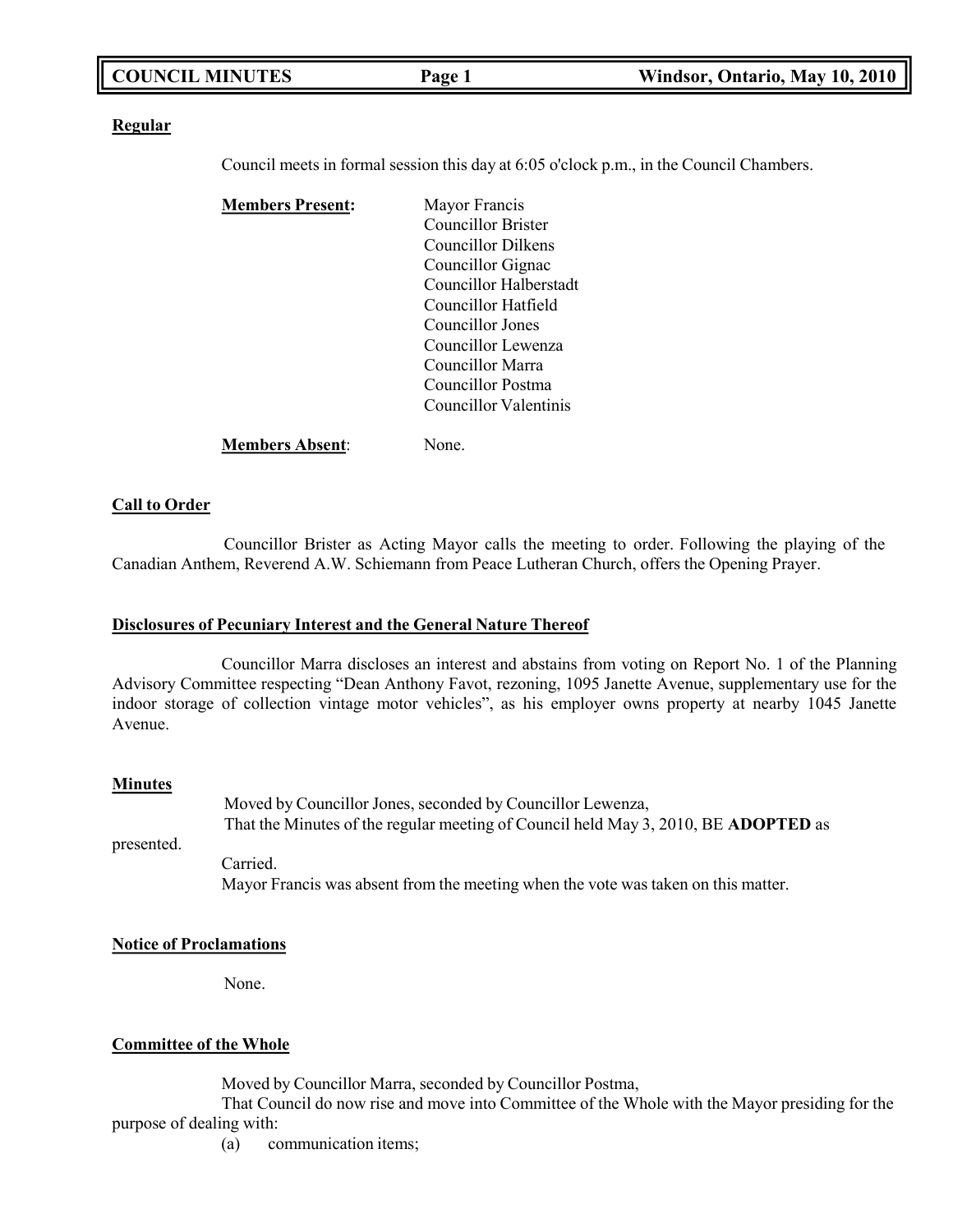- (b) consent agenda;
- (c) hearing requests for deferrals or referrals of any items of business;
- (d) hearing presentations and delegations;
- (e) consideration of business items;
- (f) consideration of Committee reports:
	- (i) **Report of Special In-Camera Meeting or other Committee as may be held prior to Council** (if scheduled); and
	- (ii) **Report of the Striking Committee** of its meeting held May 3, 2010; and
	- (iii) **Report No. 136 of the Windsor Licensing Commission** of its meeting held April 20, 2010;

(g) consideration of by-laws 70-2010 and 73-2010 through 81-2010 (inclusive). Carried.

Mayor Francis arrives at the meeting at 6:10 o'clock p.m., and Councillor Brister returns to his seat at the Council table.

## **Communications**

Moved by Councillor Valentinis, seconded by Councillor Brister,

**M139–2010** That the following Communication Items 1 to 8 and 10 to 16, and 18 and 19 inclusive, as set forth in the Council Agenda **BE REFERRED** as noted; that the Minutes of the Transit Windsor Board of Directors and Windsor Chartabus Inc., all held April 21, 2010 **BE ADOPTED**; and further, that Communication No. 9, No. 17 and No. 20 be dealt with as follows:

### **Communication No. 9:**

Moved by Councillor Halberstadt, seconded by Councillor Hatfield,

**M140-2010** That Notice of Revision to CN Three-Year Rail Network Plan, dated April 28, 2010

(Communication No. 9) **BE REFERRED** to the Rail Issues Committee for further review and consideration Carried.

MTR2010

### **Communication No. 17:**

Moved by Councillor Hatfield, seconded by Councillor Postma,

**M141-2010** That the report of the City Clerk dated May 4, 2010 entitled "CQ35-2010 – Deputy Mayor Position", **BE RECEIVED**, and further, that no further action or consideration on the issue of Deputy Mayor be taken.

> Carried. Councillors Halberstadt and Lewenza voting nay.

**GM/10657**

### **Communication No. 20:**

Moved by Councillor Gignac, seconded by Councillor Marra,

**M142-2010** That the report of the City Solicitor dated May 10, 2010 with respect to an application by the Town of Tecumseh for a public vehicle operating licence for the transportation of passengers on a scheduled service between the Town of Tecumseh and the City of Windsor **BE RECEIVED** for information, and that the City Solicitor **BE AUTHORIZED** to file an objection to the Tecumseh application on behalf of the City and its transit operator, Transit Windsor; and further that the City Clerk **ENDEAVOUR** to have this matter placed on the agenda for the next joint meeting of City and County Councils.

Carried.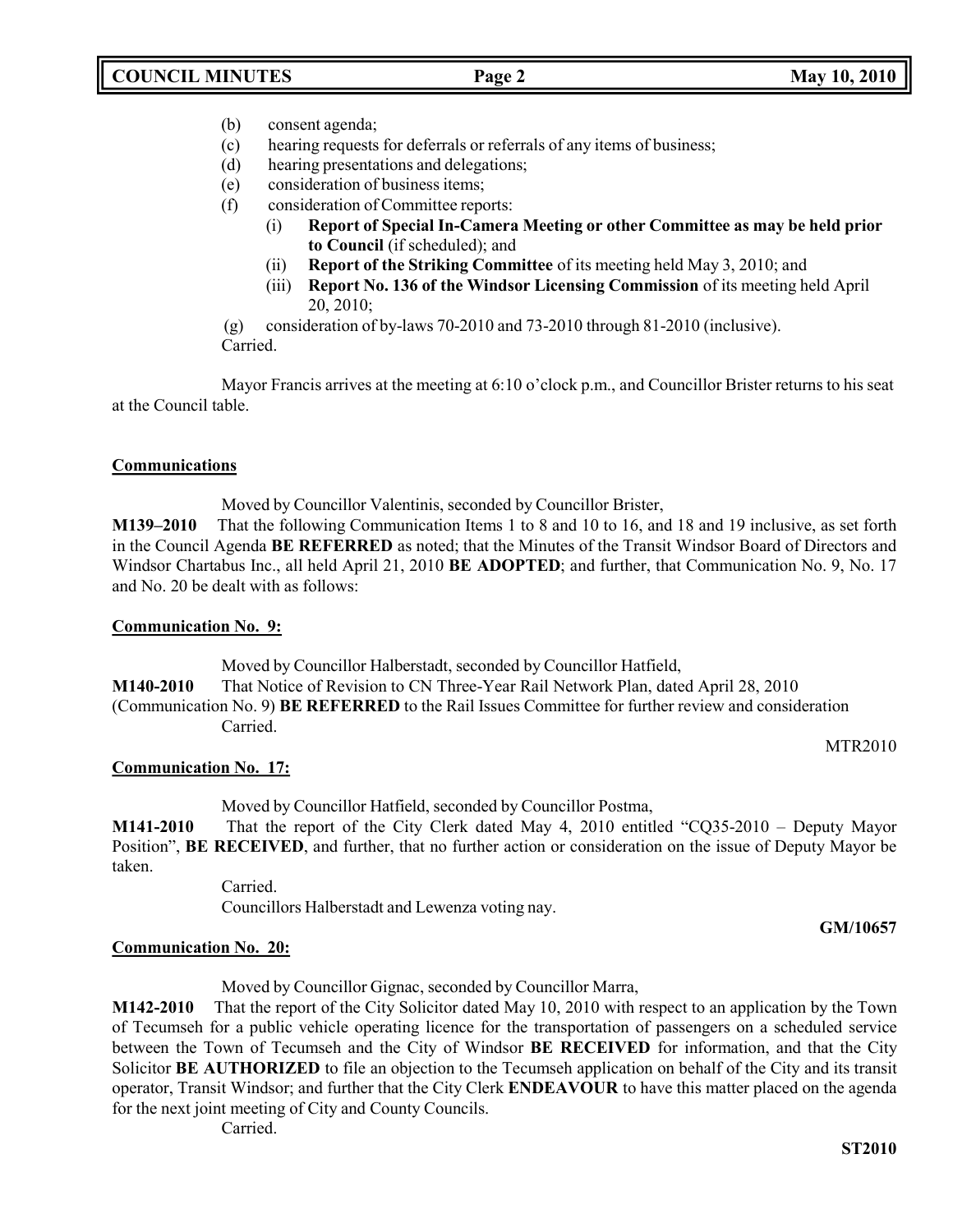**COUNCIL MINUTES Page 3 May 10, 2010**

| <b>Item</b>    | From                                                | <b>Description</b>                                                                                                                            |
|----------------|-----------------------------------------------------|-----------------------------------------------------------------------------------------------------------------------------------------------|
|                |                                                     | Certificate of Approval - Municipal and Private Sewage Works -<br>Municipal Sewage Treatment Works at Little River Pollution Control<br>Plant |
| $\mathbf{1}$   | Ministry of the                                     | <b>City Engineer</b>                                                                                                                          |
|                | Environment                                         | <b>Executive Director of Operations</b>                                                                                                       |
|                |                                                     | <b>Manager of Environmental Services</b>                                                                                                      |
|                |                                                     | Note & File                                                                                                                                   |
|                |                                                     | <b>SW2010</b><br>Child Care Licensing                                                                                                         |
|                |                                                     | <b>Community Development &amp; Health Commissioner</b>                                                                                        |
| $\overline{2}$ | Ministry of Children and                            | <b>Executive Director of Housing &amp; Children's Services</b>                                                                                |
|                | <b>Youth Services</b>                               | Note & File                                                                                                                                   |
|                |                                                     | <b>SS2010</b>                                                                                                                                 |
|                |                                                     | Bill 16 Proposes Transfer of OHIP and Related Costs to Municipalities                                                                         |
|                | Association of                                      | (See also Communication No. 4)                                                                                                                |
| 3              | Municipalities of Ontario                           | <b>City Solicitor</b>                                                                                                                         |
|                | (AMO)                                               | Chief Financial Officer & City Treasurer<br>Note & File                                                                                       |
|                |                                                     | <b>MMA2010</b>                                                                                                                                |
|                | Association of                                      | Update: Government Withdraws OHIP Costs Transfer Proposal                                                                                     |
| $\overline{4}$ | Municipalities of Ontario                           | <b>City Solicitor</b>                                                                                                                         |
|                | (AMO)                                               | Note & File                                                                                                                                   |
|                |                                                     | GP2010                                                                                                                                        |
|                |                                                     | Acknowledgement of Receipt of Appeal by Granite Design Works<br>Inc.and Antonietta Investments Ltd., Regarding By-Law Number 43-              |
|                |                                                     | 2010 and Property Located at 1255 Crawford Ave.                                                                                               |
|                | Environment and Land                                | <b>City Planner</b>                                                                                                                           |
| 5              | Tribunals Ontario,<br>Ontario Municipal Board       | <b>City Solicitor</b>                                                                                                                         |
|                |                                                     | <b>Chief Building Official</b>                                                                                                                |
|                |                                                     | <b>Zoning Clerk</b>                                                                                                                           |
|                |                                                     | Note & File<br>ZB/10474                                                                                                                       |
|                |                                                     | Decision/Order of the Board regarding the appeal of Piroli Group                                                                              |
|                |                                                     | Developments and its associated numbered companies, under the                                                                                 |
|                |                                                     | Planning Act, R.S.O. 1990 for zoning by-law amendment for lands                                                                               |
|                |                                                     | known as 464 Lauzon Road, and 463 and 469 Frank Avenue                                                                                        |
| 6              | Ontario Municipal Board                             | <b>City Planner</b>                                                                                                                           |
|                | (OMB)                                               | <b>Chief Building Official</b>                                                                                                                |
|                |                                                     | <b>City Solicitor</b><br><b>Zoning Clerk</b>                                                                                                  |
|                |                                                     | Note & File                                                                                                                                   |
|                |                                                     | ZB/10471                                                                                                                                      |
|                |                                                     | Tentative Settlement with Ontario Public Service Employees Union                                                                              |
|                | Municipal Property<br><b>Assessment Corporation</b> | (OPSEU)                                                                                                                                       |
| $\overline{7}$ |                                                     | <b>Manager of Property Taxation</b>                                                                                                           |
|                | (MPAC)                                              | <b>Deputy Treasurer</b><br>Note & File                                                                                                        |
|                |                                                     | <b>ACEA2010</b>                                                                                                                               |
|                |                                                     |                                                                                                                                               |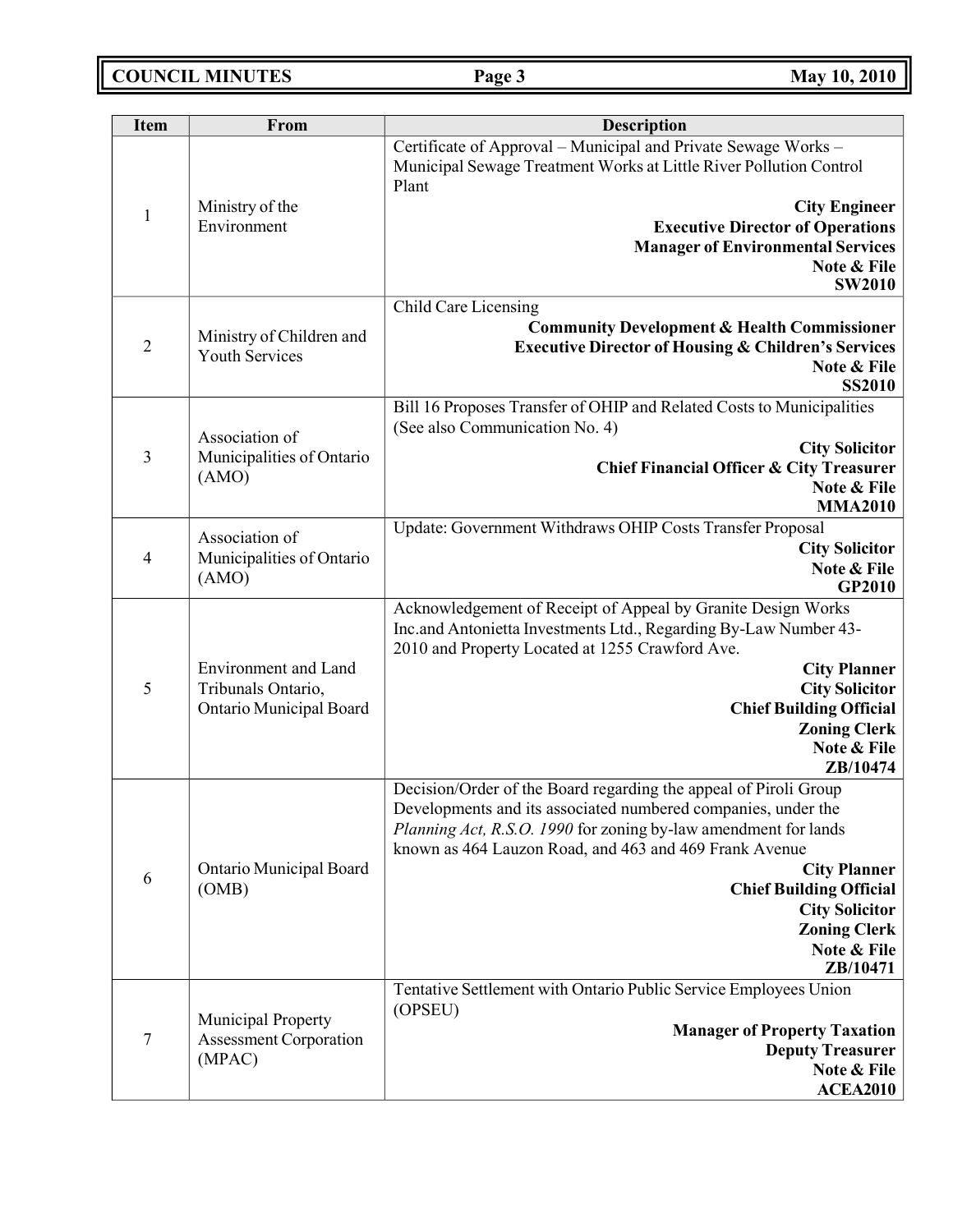**COUNCIL MINUTES Page 4 May 10, 2010**

|    |                              | Request for Contributions / Donations to Make-A-Wish Foundation® of                                                                         |
|----|------------------------------|---------------------------------------------------------------------------------------------------------------------------------------------|
|    | Make-A-Wish®                 | Southwestern Ontario                                                                                                                        |
| 8  | Southwestern Ontario         | <b>COUNCIL DIRECTION REQUESTED</b>                                                                                                          |
|    |                              | <b>Chief Financial Officer &amp; City Treasurer</b><br><b>APR2010</b>                                                                       |
|    |                              | Notice of Revision to CN Three-Year Rail Network Plan                                                                                       |
|    | Canadian National            | <b>City Engineer</b>                                                                                                                        |
| 9  | Railway Company (CN)         | Note & File                                                                                                                                 |
|    |                              | <b>MTR2010</b>                                                                                                                              |
|    |                              | Minutes of the Transit Windsor Board of Directors meetings held April                                                                       |
|    | Transit Windsor Board of     | 21, 2010 and the minutes of the Windsor Chartabus Inc. meeting held                                                                         |
| 10 | Directors                    | April 21, 2010                                                                                                                              |
|    |                              | <b>TO BE ADOPTED</b>                                                                                                                        |
|    |                              | <b>MB2010</b>                                                                                                                               |
|    |                              | Application of N&D Property Management for Site Plan Amendment to<br>permit the removal of addition, remodeling exterior, extended dumpster |
|    | Manager of Development       | area and relocate drive-thru order station, etc., located at 7955 Tecumseh                                                                  |
| 11 | Applications                 | Rd. E.                                                                                                                                      |
|    |                              | Note & File                                                                                                                                 |
|    |                              | ZS/10643                                                                                                                                    |
|    |                              | Application of Dr. Wissam Kamouni & Stan Francic for Site Plan                                                                              |
|    |                              | Approval to permit a two-storey medical and business offices including a                                                                    |
| 12 | Manager of Development       | 900 square foot pharmacy located at 3295, 3305, 3315, 3325 & 3345                                                                           |
|    | Applications                 | Dougall Rd.                                                                                                                                 |
|    |                              | Note & File<br>ZS/10644                                                                                                                     |
|    |                              | Consent Authority Agenda Record Hearing to be held on Wednesday,                                                                            |
|    |                              | May 19, 2010, Council Chambers, 3rd Floor, Windsor City Hall, 350                                                                           |
| 13 | Secretary/Treasurer          | City Hall Square West, Windsor                                                                                                              |
|    | Committee of Adjustment      | Note & File                                                                                                                                 |
|    |                              | <b>ZC2010</b>                                                                                                                               |
|    | <b>Executive Director of</b> | A Great Big Thank You from the City of Windsor Housing Services                                                                             |
| 14 | Housing and Children's       | Regarding Canada-Ontario Affordable Housing Program                                                                                         |
|    | Services                     | Note & File<br><b>SS2010</b>                                                                                                                |
|    |                              | Early Learning Bulletin #5                                                                                                                  |
| 15 | Children's Services          | Note & File                                                                                                                                 |
|    | <b>Systems Manager</b>       | <b>SS2010</b>                                                                                                                               |
|    |                              | <b>International Building Safety Month</b>                                                                                                  |
| 16 | Chief Building Official      | Note & File                                                                                                                                 |
|    |                              | <b>SB2010</b>                                                                                                                               |
|    |                              | C.Q. 35-2010 - Deputy Mayor Position                                                                                                        |
| 17 | City Clerk                   | Note & File<br>GM/10657                                                                                                                     |
|    |                              | Atlantic Institute for Market Studies (AIMS) - Canadian Benchmarking                                                                        |
|    | Chief Financial Officer &    | Initiative                                                                                                                                  |
| 18 | <b>City Treasurer</b>        | Note & File                                                                                                                                 |
|    |                              | <b>GP2010</b>                                                                                                                               |
|    | <b>Windsor Business</b>      | Minutes of meeting held April 15, 2010 ( <i>previously distributed</i> for                                                                  |
| 19 | Improvement Area             | members of Council only) (copy available upon request)                                                                                      |
|    | Advisory Committee           | Note & File                                                                                                                                 |
|    |                              | <b>MB2010</b>                                                                                                                               |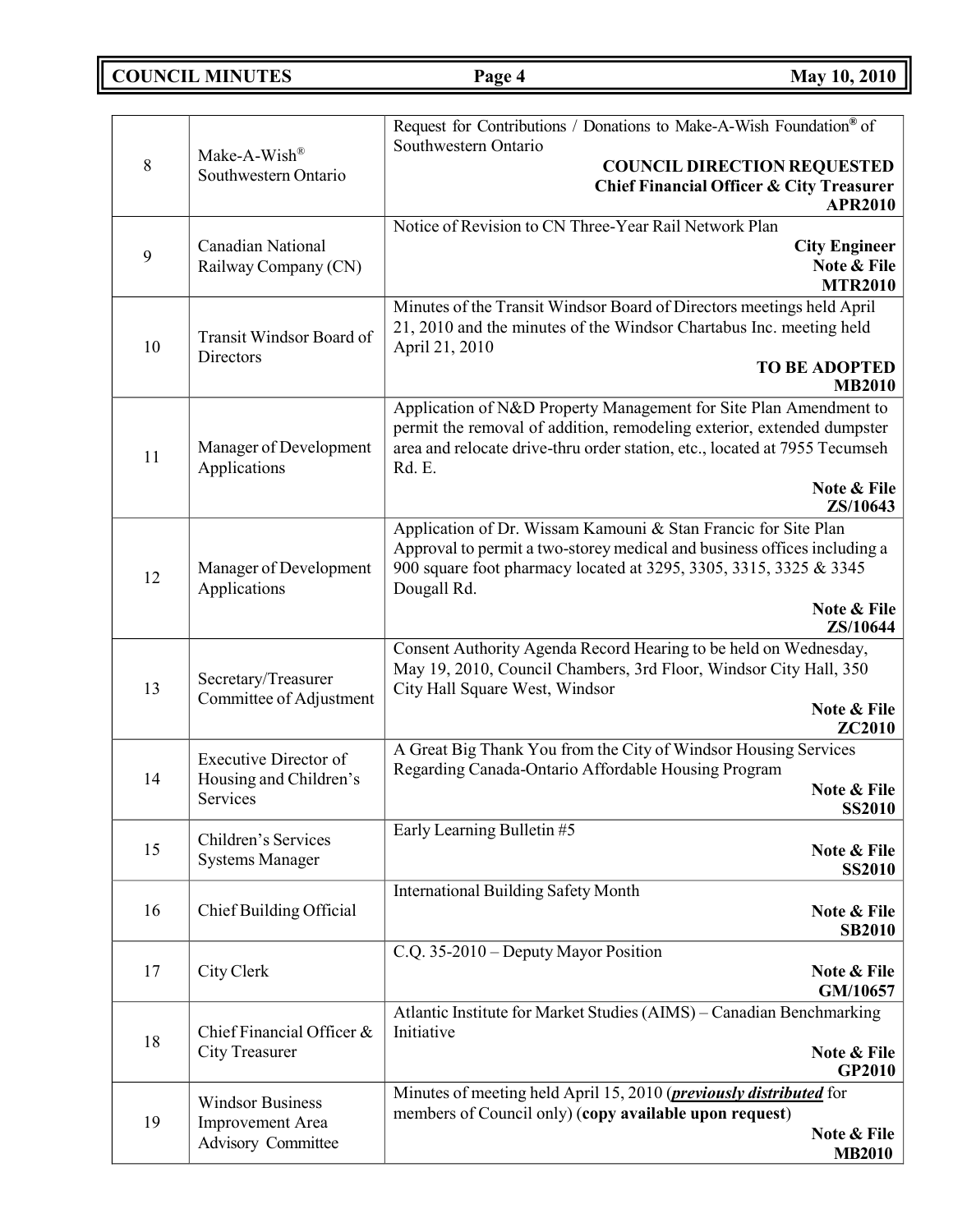|                      | <b>COUNCIL MINUTES</b>                                                                                                               | Page 5 | May 10, 2010                            |
|----------------------|--------------------------------------------------------------------------------------------------------------------------------------|--------|-----------------------------------------|
|                      |                                                                                                                                      |        |                                         |
| City Solicitor<br>20 | The Corporation of the Town of Tecumseh Application to the Ontario<br>Highway Transport Board for a Public Vehicle Operating Licence |        |                                         |
|                      |                                                                                                                                      |        | <b>Transit Windsor</b><br><b>ST2010</b> |
|                      |                                                                                                                                      |        |                                         |

Carried.

# **Consent Agenda**

Moved by Councillor Dilkens, seconded by Councillor Gignac,

That the following Consent Agenda and the recommendations contained in the administrative reports **BE APPROVED** as amended:

Item 1 Application to close the northerly portion of Weaver Road, easterly from Cherry Blossom Drive

Item 2 Relay for Life Request for Waiver of Fees – Showmobile

Item 3 CR394/2009 – St. Leonard's House Agreement

Item 4 Development Charges By-law 70-2010

Item 5 Supply of Two (2), 60' (foot), Articulating Aerial Bucket Trucks for the Forestry Division

Item 6 Joint Emergency Planning Program Funding (JEPP) 2010-2011

Item 8 Utility Cut Restoration – Asphalt Repairs – Tender No. 28-10

Item 10 Tender 72-10 – Sunset Avenue from University Avenue West to Wyandotte Street West

Carried.

### **Deferrals and/or Referrals and Withdrawals**

None.

# **Presentations & Delegations:**

# **DELEGATIONS**

# **Yvonne Vandebovenkamp, rezoning, 2052 Ottawa Street, site specific additional use of a medical office within the existing building**

# **Yvonne Vandebovenkamp, Applicant and Ali Parla, Solicitor representing Applicant**

Yvonne Vandebovenkamp, Applicant and Ali Parla, Solicitor representing Applicant, appear before Council and are available for questions with respect to the rezoning request for 2052 Ottawa Street for site specific additional use of a medical office within the existing building.

Moved by Councillor Lewenza, seconded by Councillor Hatfield,

I That the amendment to Zoning By-law 8600 requested by Yvonne Vandebovenkamp **BE APPROVED** for Lot 164, Registered Plan 684, municipally known as 2052 Ottawa Street adding an additional permitted use, a medical office, within the existing building with the following conditions:

i) That four (4) parking spaces be provided on-site;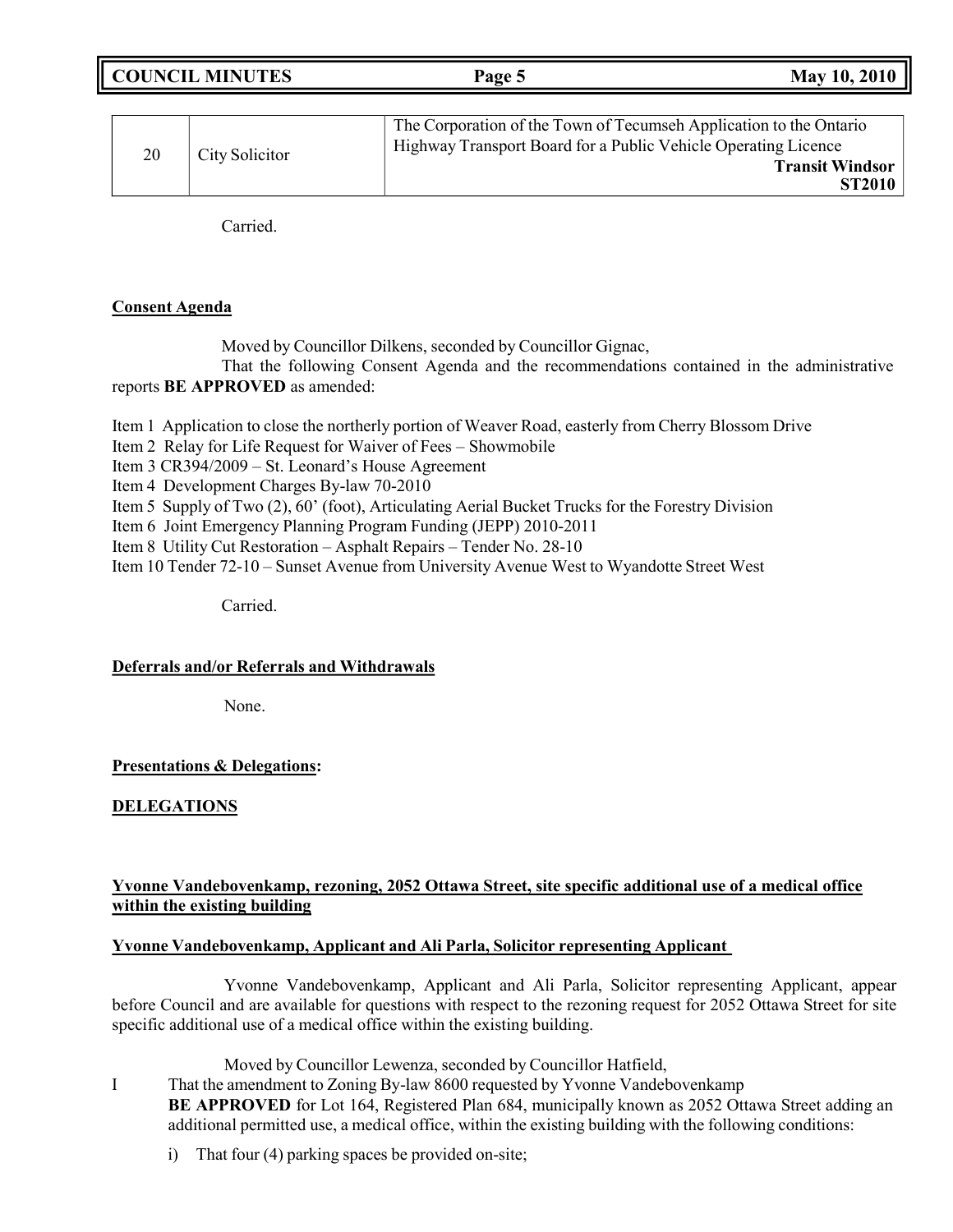- ii) That a minimum 4.5 metre rear yard landscape area be provided between four parking spaces and the existing north building wall.
- iii) Up to four parking spaces may be provided in a required rear yard.
- II That a Holding 'H' site specific provision be added with the following conditions required prior to the removal of the 'H' Holding symbol:
	- i) Alley Contribution The owner(s) agrees, prior to the issuance of a Building Permit, to contribute the sum of \$500.00 payable to Public Works and deposited in the General Fund intended for the upkeep of alleys within the City of Windsor.
	- ii) Sampling Manhole Prior to the issuance of a Building Permit, the applicant(s) shall agree to install a sanitary sewer-sampling manhole, if one does not already exist, at the property line of the subject lands to the satisfaction of the Corporation's City Engineer.
	- iii) Confirm provision of 4 parking spaces at the rear of 2052 Ottawa Street and the reinstatement of a minimum 4.5 metre landscape area from the existing north building wall, all to the satisfaction of the Planning Department.
- III. That a methadone clinic not be allowed as a permitted use under the regulations for "medical office".

The motion is **put** and is **lost**. Aye votes: Councillors Hatfield, Lewenza, Marra and Dilkens. Nay votes: Councillors Gignac, Halberstadt, Brister, Postma, Valentinis and Jones.

# **ZB/10547 PAC 2**

(For final disposition of this matter, see Clause **CR184/2010 and CR185/2010** in Schedule "A" attached hereto.)

### **Dean Anthony Favot, rezoning, 1095 Janette Avenue, supplementary use for the indoor storage of collection vintage motor vehicles**

### **John Corrent, Solicitor for the Applicant**

John Corrent, Solicitor for the Applicant, appears before Council and is available for questions regarding the rezoning application for 1095 Janette Avenue, for supplementary use for the indoor storage of collection vintage motor vehicles.

### **ZB/10616 PAC 1**

(For final disposition of this matter, see Clause **CR183/2010** in Schedule "A" attached hereto.)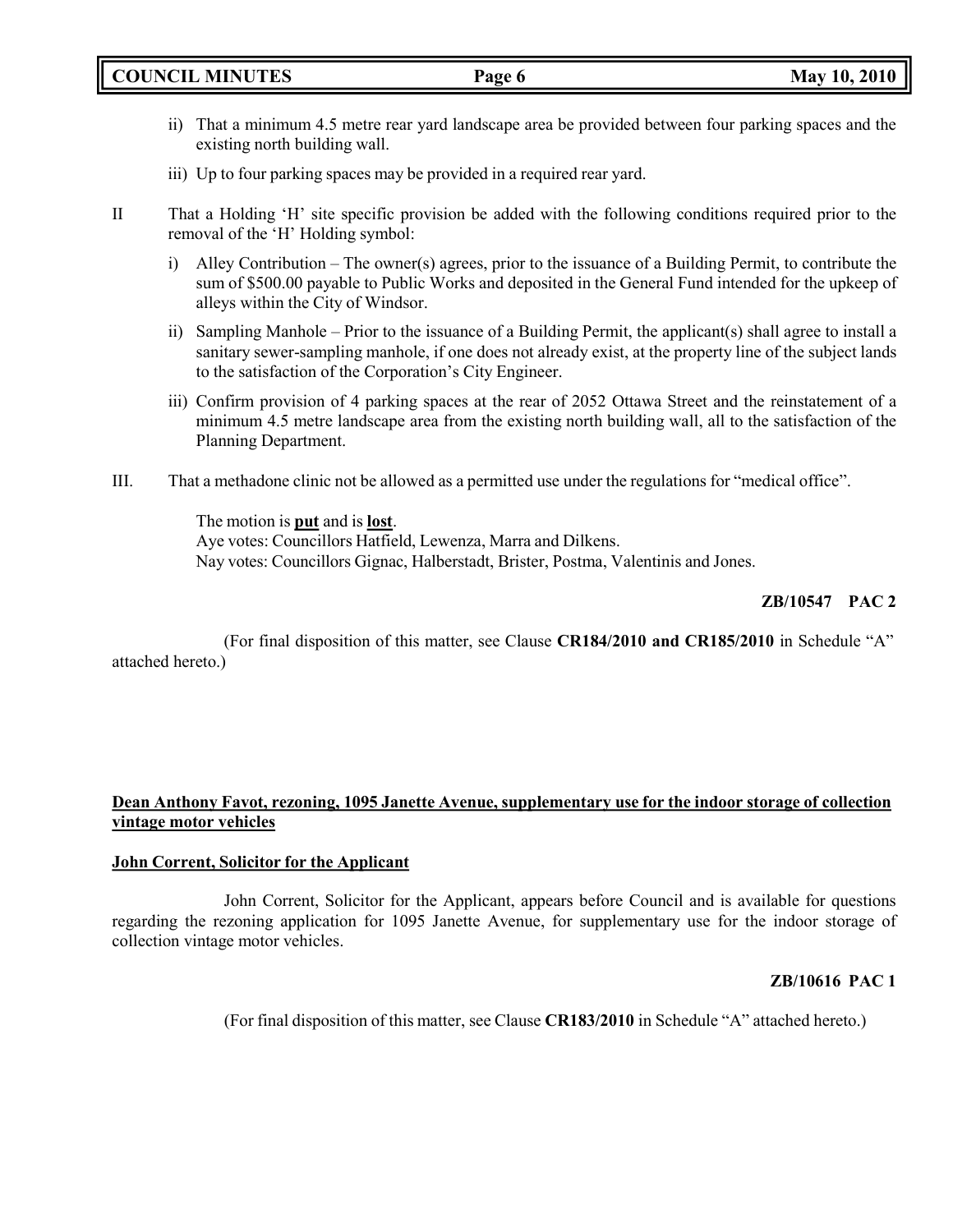## **COUNCIL MINUTES Page 7 May 10, 2010**

## **Ojibway Nature Centre – Recreational Infrastructure Canada (RinC) Project**

#### **David Hanna, Ward 1 resident**

David Hanna, Ward 1 resident, appears before Council to speak in support of the tender for the new Ojibway Nature Centre to supply all labour and materials to construct a new nature center building in Ojibway Park, stating that this will have positive environmental benefits for this very important area.

#### **SR/10639 7**

(For final disposition of this matter, see Clause **CR179/2010** in Schedule "A" attached hereto.)

#### **Report No. 136 of the Windsor Licensing Commission**

### **Mike Bennett, Research Assistant, Education & Evaluation; and Deb Bennett, Director of Health Protection, Windsor-Essex County Health Unit**

Mike Bennett, Research Assistant, Education & Evaluation and Deb Bennett, Director of Health Protection, Windsor-Essex County Health Unit, appear before Council to provide an overview of the Health Unit's "Safe Food Counts Program", including an overview of the program's goals, program development and stakeholder consultation program, consultation results, a synopsis of the star ratings, inspection scoring, compliance with legislation, statistics to-date, exempt premises and special events.

Mayor Francis leaves the meeting at 7:18 o'clock p.m. and Councillor Brister assumes the Chair.

Mayor Francis returns to the meeting at 7:24 o'clock p.m. and Councillor Brister returns to his seat at the Council table.

Moved by Councillor Marra, seconded by Councillor Lewenza,

**M143-2010** That **Report No. 136 of the Windsor Licensing Commission** of its meeting held April 20, 2010, BE **ADOPTED** as presented.

Carried.

Councillor Postma was absent from the meeting when the vote was taken on this matter.

MB2010

ACO2010

#### **Regular Business Items (for final disposition of these matters see Schedule "A" attached)**

Item 9 Response to CQ113-2009, Chairperson Microphone in Council Chambers

#### **Consideration of Committee Reports**

Moved by Councillor Jones, seconded by Councillor Lewenza, **M144-2010** That the **Report of the special In-camera** meeting held May 10, 2010, **BE ADOPTED** as presented.

Carried.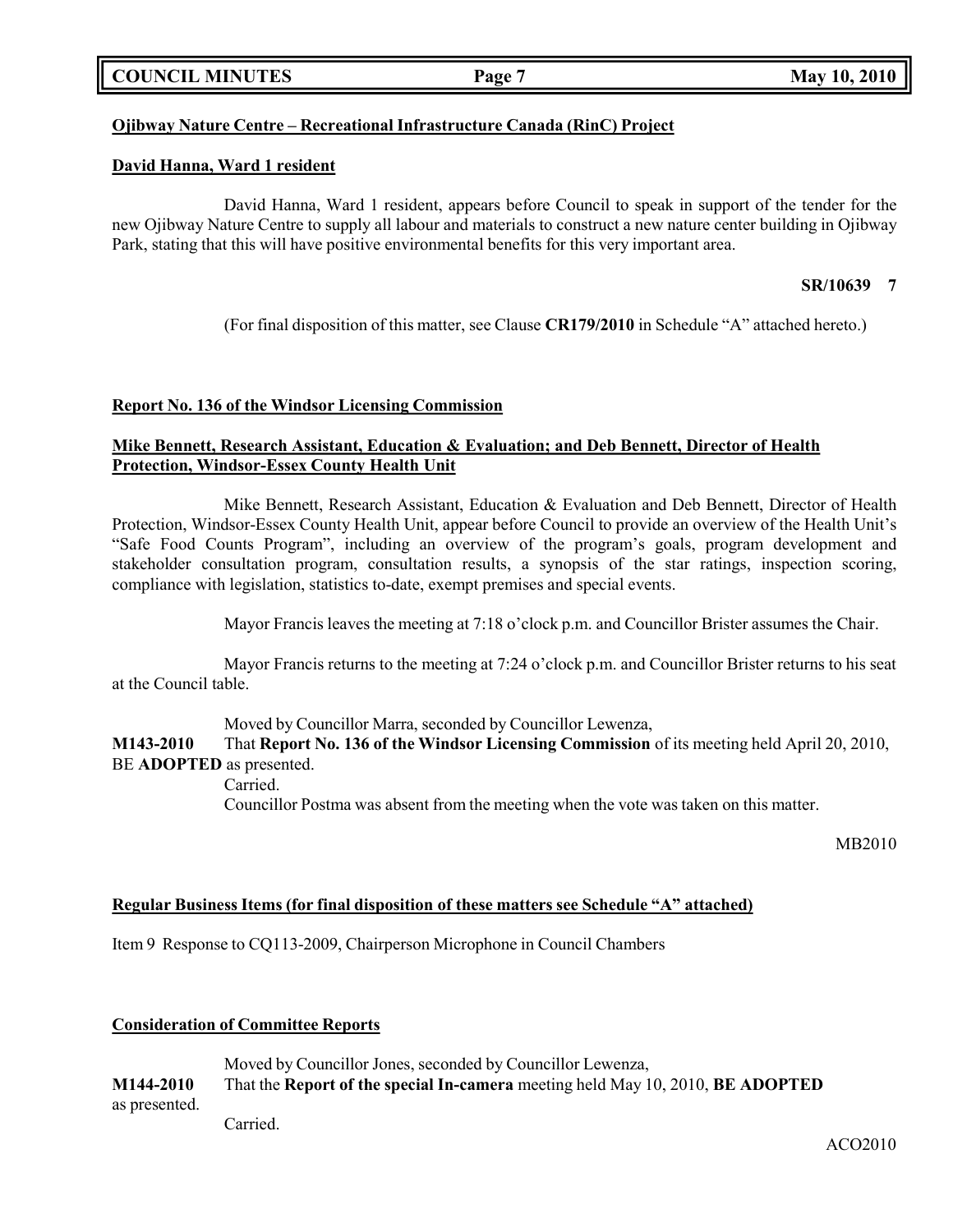|  | <b>COUNCIL MINUTES</b> |
|--|------------------------|
|--|------------------------|

Moved by Councillor Jones, seconded by Councillor Lewenza,

**COUNCIL <b>EVALUATE Page 8 May** 10, 2010

| M145-2010<br>as presented. | That the Report of the Striking Committee of its meeting held May 3, 2010, BE ADOPTED                                                                                                                                                |  |
|----------------------------|--------------------------------------------------------------------------------------------------------------------------------------------------------------------------------------------------------------------------------------|--|
|                            | Carried.<br>MB2010                                                                                                                                                                                                                   |  |
| <b>By-laws</b>             |                                                                                                                                                                                                                                      |  |
|                            | Moved by Councillor Marra, seconded by Councillor Postma,<br>That the following By-laws No. 70-2010 and 73-2010 through 81-2010 (inclusive), be introduced<br>and read a first and second time:                                      |  |
| 70-2010                    | "A BY-LAW TO IMPOSE DEVELOPMENT CHARGES"                                                                                                                                                                                             |  |
| 73-2010                    | "A BY-LAW TO AMEND BY-LAW NUMBER 11900 BEING A BY-LAW TO CLOSE AND<br>STOP UP FOR MUNICIPAL PURPOSES PARTS OF ATKINSON STREET, CHARLES<br>STREET, CAPITOL STREET AND VANIER STREET, ABUTTING THE EASTERLY LIMIT<br>OF HOWARD AVENUE" |  |
| 74-2010                    | "A BY-LAW TO AMEND BY-LAW 3-2009 BEING A BYLAW TO CLOSE, STOP UP AND<br>CONVEY THE 20.1 METRE (65.9 FOOT) WIDE PORTIONS OF LARKIN STREET AND<br>VIMY STREET SOUTH OF TECUMSEH ROAD EAST, CITY OF WINDSOR"                            |  |
| 75-2010                    | "A BY-LAW TO ASSUME FOR PUBLIC USE AS A PUBLIC HIGHWAY THE 4.88 METRE<br>(16 FEET) WIDE PORTION OF THE EAST/WEST ALLEYS, NORTH OF CABANA ROAD<br>WEST, IMMEDIATELY EAST AND WEST OF CURRY AVENUE, CITY OF WINDSOR"                   |  |
| 76-2010                    | "A BY-LAW TO CLOSE, STOP UP AND CONVEY THE 4.88 METRE (16 FEET) WIDE<br>PORTION OF THE EAST/WEST ALLEYS, NORTH OF CABANA ROAD WEST,<br>IMMEDIATELY EAST AND WEST OF CURRY AVENUE, CITY OF WINDSOR"                                   |  |
| 77-2010                    | "A BY-LAW TO FURTHER AMEND BY-LAW NUMBER 52-1999, BEING A BY-LAW TO<br>APPOINT MUNICIPAL ENFORCEMENT OFFICERS FOR THE CORPORATION OF THE<br><b>CITY OF WINDSOR"</b>                                                                  |  |
| 78-2010                    | "A BY-LAW TO FURTHER AMEND BY-LAW 188-2000, BEING A BY-LAW TO APPOINT<br>PROVINCIAL OFFENCES OFFICERS FOR THE CORPORATION OF THE CITY OF<br>WINDSOR"                                                                                 |  |
| 79-2010                    | "A BY-LAW TO FURTHER AMEND BY-LAW NUMBER 9023 BEING A BY-LAW TO<br>REGULATE VEHICULAR PARKING WITHIN THE LIMITS OF THE CITY OF WINDSOR<br>ON MUNICIPAL STREETS, MUNICIPAL PARKING LOTS AND PRIVATE PROPERTIES"                       |  |
| 80-2010                    | "A BY-LAW TO FURTHER AMEND ZONING BY-LAW NUMBER 8600"                                                                                                                                                                                |  |
| 81-2010                    | "A BY-LAW TO CONFIRM THE PROCEEDINGS OF THE COUNCIL OF THE<br>CORPORATION OF THE CITY OF WINDSOR AT ITS MEETING HELD ON THE TENTH<br>DAY OF MAY, 2010"                                                                               |  |

Carried.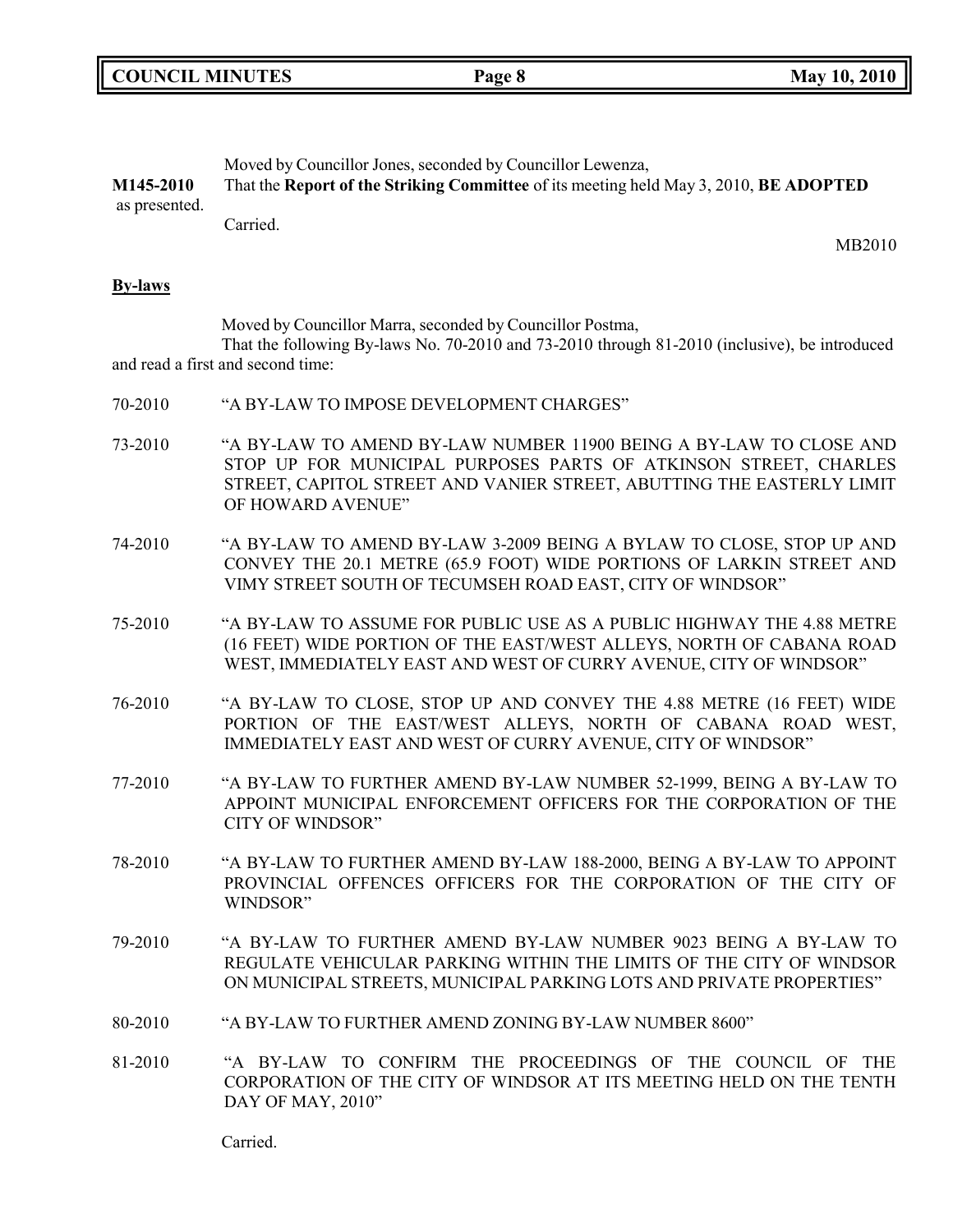| <b>COUNCIL</b><br><b>MINUTES</b> | Page 9 | <b>May</b><br>2010<br><b>10.</b> |
|----------------------------------|--------|----------------------------------|
|                                  |        |                                  |

Moved by Councillor Valentinis, seconded by Councillor Brister,

That the Committee of the Whole does now rise and report to Council respecting the business items considered by the Committee:

- **1) Communication Items (as amended)**
- **2) Consent Agenda (as amended)**
- **3) Items Deferred**
- **Items Referred**
- **4) Consideration of the Balance of Business Items (see Schedule "A")**
- **5) Committee Reports (as presented)**
- **6) By-laws given first and second readings (as presented)**

Carried.

#### **Notices of Motion**

Moved by Councillor Halberstadt, seconded by Councillor Lewenza, **M146-2010** That Rule 13.9(a) of the Procedure By-law regarding business not already before Council **BE WAIVED to** permit the introduction of a motion for consideration without prior notice respecting a renewable Operating Permit for the Greater Detroit Resource Recovery Facility, SRN M4148, Wayne County, also known as the Detroit Incinerator.

Carried.

Moved by Councillor Halberstadt, seconded by Councillor Hatfield,

**M147-2010** That the City of Windsor **SUPPORTS** the attached objection of the Citizens Environmental Alliance of Southwestern Ontario, to the Renewable Operating Permit for the Greater Detroit Resource Recovery Facility, SRN M4148, Wayne County, also known as the Detroit Incinerator. Carried.

EI2010

### **Third Reading of By-laws**

Moved by Councillor Dilkens, seconded by Councillor Gignac,

That the following By-laws No. 70-2010 and 73-2010 through 81-2010 (inclusive), having been read a first and second time be now read a third time and finally passed and that the Mayor and Clerk **BE AUTHORIZED** to sign and seal the same notwithstanding any contrary provision of the Council. Carried.

#### **Petitions**

None presented.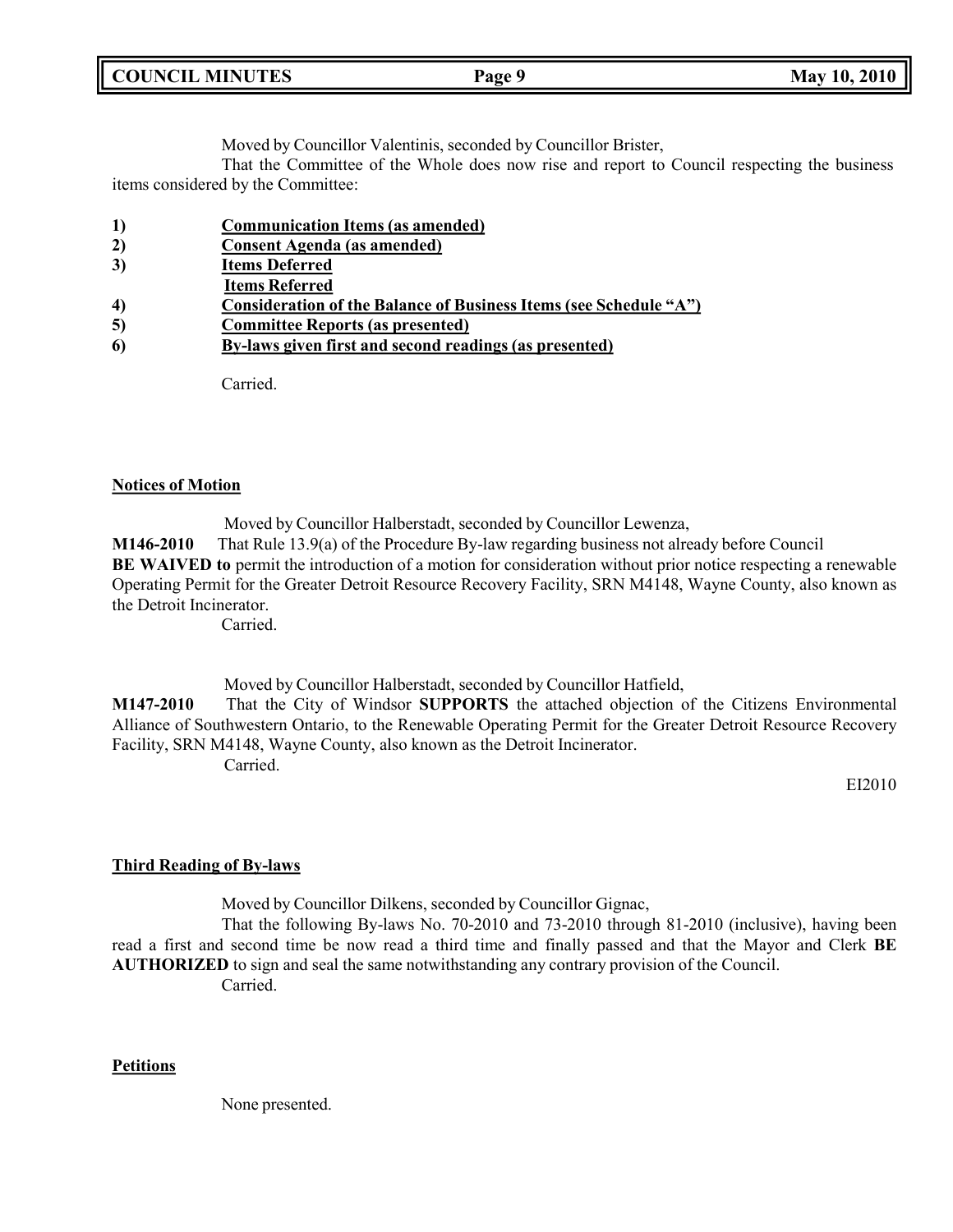### **Council Questions**

Moved by Councillor Jones, seconded by Councillor Lewenza,

**M148-2010** That the Council Questions arising from the previous meeting of Council and listed by the Clerk **BE NOW CONSIDERED** for purposes of discussion, and further, that the Administration **BE DIRECTED** to proceed with the necessary actions to respond to the Council Questions consistent with Council's instructions. Carried.

ACOQ2010

### **PROPOSED IN-CAMERA AGENDA FOR MAY 17, 2010**

Moved by Councillor Marra, seconded by Councillor Postma,

**M149-2010** That the following proposed In Camera Agenda for May 17, 2010 **BE APPROVED**:

| Item<br>No. | <b>Subject</b>                                     | Section – Pursuant to Municipal Act,<br>2001, as amended |
|-------------|----------------------------------------------------|----------------------------------------------------------|
|             | Legal matter $-$ litigation                        | 239(2)(e)(f)                                             |
|             | Personal matter – about identifiable individuals   | 239(2)(b)(d)(f)                                          |
|             | Personal matter – about identifiable individual(s) | 239(2)(b)                                                |
|             | Personal matter – contract                         | 239(2)(b)                                                |

and further, that in accordance with By-law 46-2003, the Chief Administrative Officer, in consultation with the Mayor **BE AUTHORIZED** to add matters deemed to be of an urgent or time sensitive nature.

Carried.

ACO2010

### **Adjournment**

Moved by Councillor Valentinis, seconded by Councillor Brister, That this Council meeting stand adjourned until the next regular meeting of Council or at the call

of the Mayor. Carried.

Accordingly, the meeting is adjourned at 7:40 o'clock p.m.

**MAYOR**

**CITY CLERK**

### **THIS IS A DRAFT COPY**

### **DEPUTY CITY CLERK/SENIOR MANAGER OF COUNCIL SERVICES**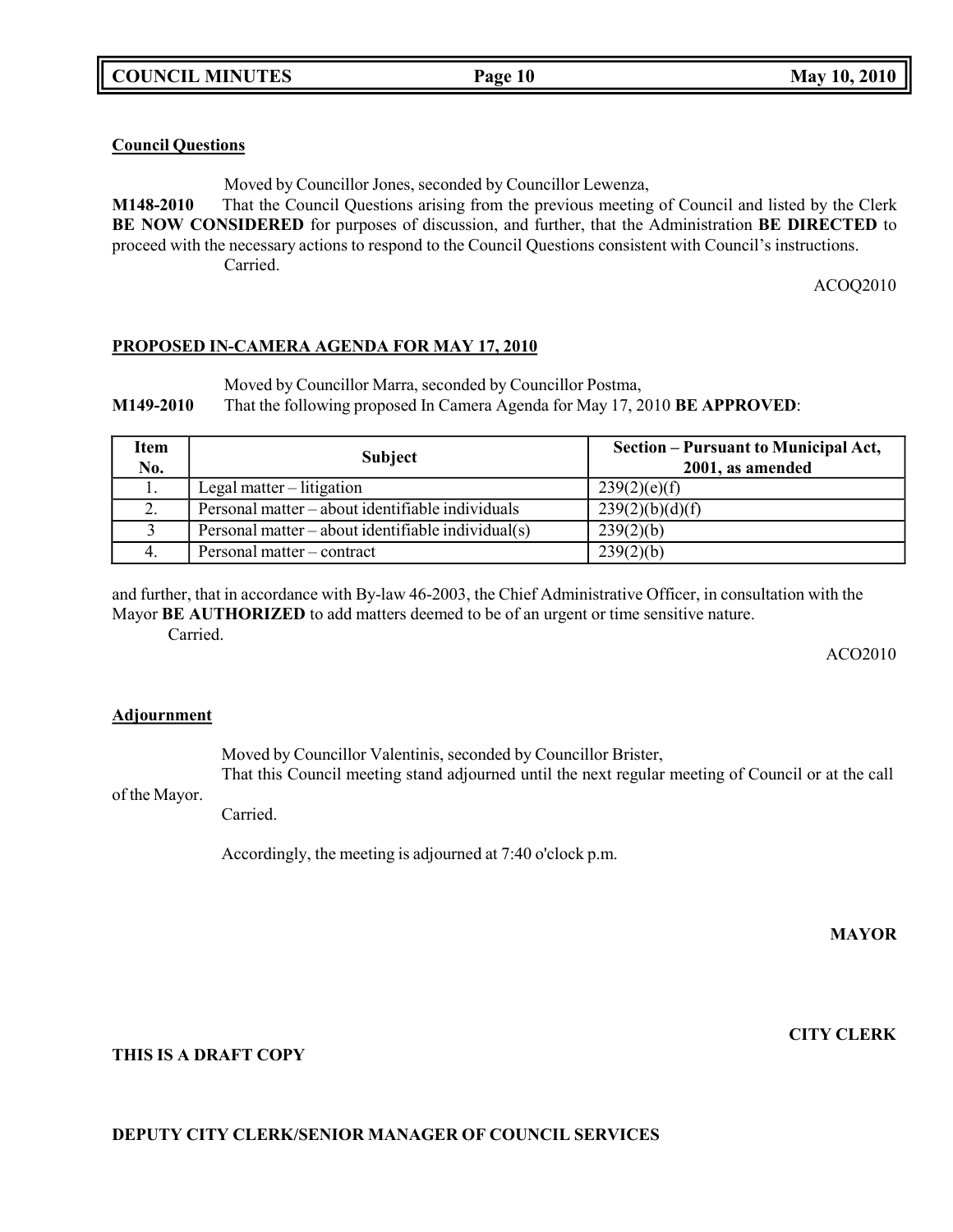# **COUNCIL MINUTES Page 11 May 10, 2010**

Dilkens Gignac

CR173/2010

That a northerly portion measuring 7.19 metres (23.6 feet) wide of Weaver Road easterly from Cherry Blossom Drive and abutting 600 Weaver Road, as shown on Drawing No. CC-1590, *attached* hereto as Appendix "A" **BE CLOSED AND CONVEYED TO** 701259 Ontario Limited (Guy Lachance, representing Danruss Contracting Inc.) subject to the following:

- (a) Easements being retained in favour of:
	- Windsor Utilities water division for the existing watermain
	- City of Windsor for access purposes to the 1050 mm storm sewer
- (b) Daylight corner, measuring 4.57 m (15') x 4.57 m (15') being retained at the southwest corner of the subject property
- (c) No fencing of the closed right-of-way, which would restrict access to the City of Windsor for sewer maintenance purposes
- (d) Lands to be maintained as landscaped open space with no encumbrances
- (e) the lands are to be conveyed as follows:
	- \$14.85 per square metre (\$1.38 per square foot) for lands abutting properties zoned MD2.5 with no easements and
	- \$7.43 per square metre \$0.69 per square foot for lands abutting properties zoned MD2.5 with easements
	- the survey cost, as invoiced to the City of Windsor by an Ontario Land Surveyor is additional
	- deed preparation fee is included

and further the City Solicitor or a delegate **BE AUTHORIZED** to publish the required legal notice, and the City Solicitor **BE REQUESTED** to prepare the By-law to close and further the Chief Administrative Officer and City Clerk **BE AUTHORIZED** to sign all necessary documents approved in form and content satisfactory to the City Solicitor, and the transaction **BE COMPLETED** electronically pursuant to By-law Number 366-2003.

Carried.

Report Number **14667 SAS/10453 C1**

APPENDICES Drawing No. CC-1590 Aerial Photo

Internal Distribution Legal [Sharon Amlin] - Prepare Ad Building [Don Wilson] Chief Building Official Legal - Documents Clerk - Laura MacDonald City Planner City Engineer Chief Financial Officer/City Treasurer Legal [Frank Scarfone; Cheryl Glassford] - Prepare the Easement/Assuming/Closing By-law City Solicitor

Dilkens Gignac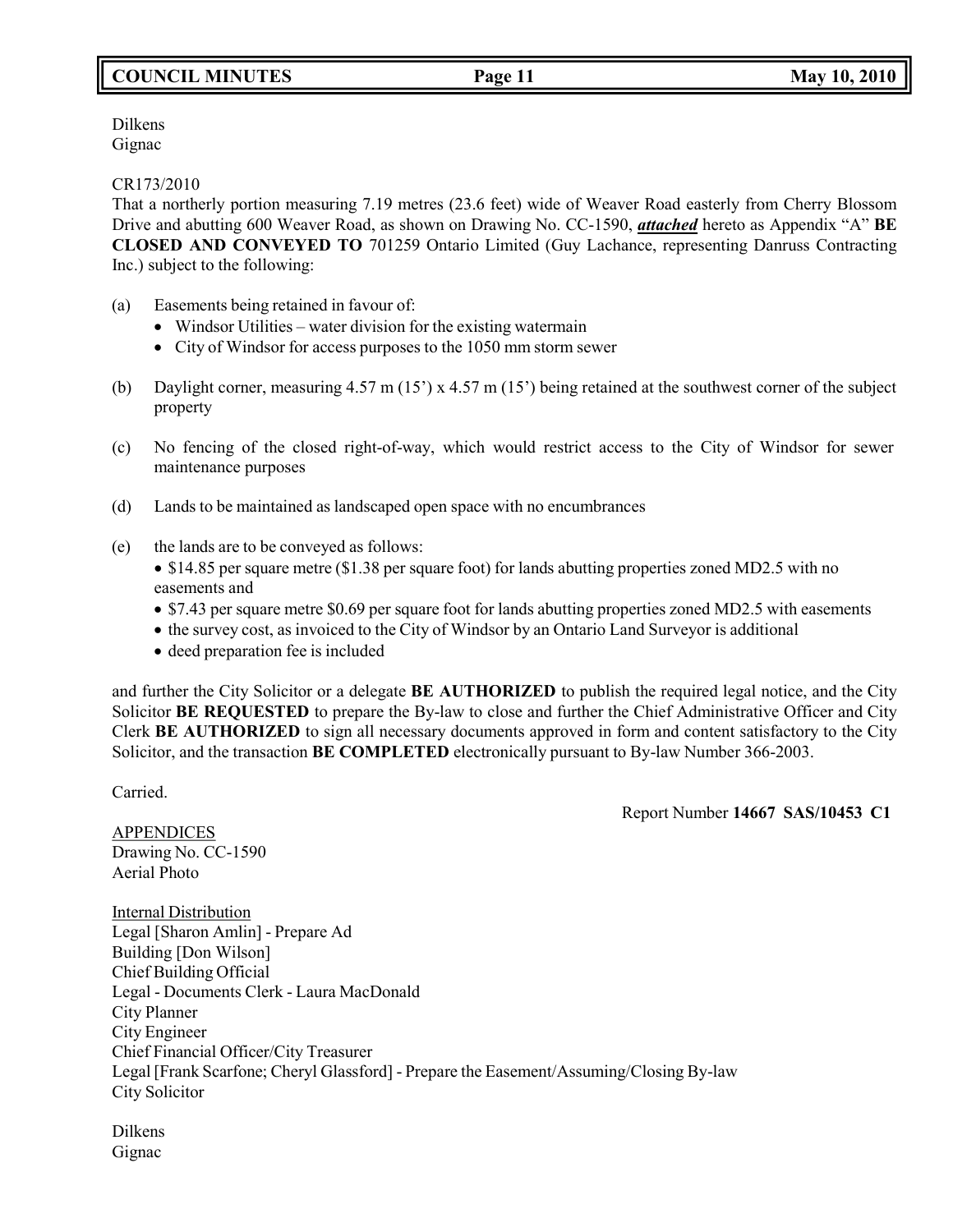# CR174/2010

That the request Canadian Cancer Society's "Relay for Life" Steering Committee to waive rental fees for the Parks and Recreation Showmobile in lieu of adding the City of Windsor as an event sponsor **BE DENIED.**

Carried.

Report Number **14661 SR2010 C2**

Internal Distribution Recreation [Walt Metulynsky] Community Development and Health Commissioner Executive Director of Recreation and Culture Chief Financial Officer/City Treasurer

Dilkens Gignac

CR175/2010

That City Council **APPROVE** the report of the Chief Building Official dated April 23, 2010, regarding St. Leonard's House Graffiti Removal Program, and furthermore, that the City Clerk and the Chief Administrative Officer **ENTER** into an agreement satisfactory in form and content to the City Solicitor regarding the program, and further, that those costs associated with the agreement not exceed \$22,000 and that all those expenses be paid through line items given to By-law Enforcement, Building Department for graffiti removal in the 2010 budget.

Carried.

Report Number **14663 SP/8993 C3**

**Internal Distribution** Legal [Ann Kalinowski] Chief Building Official Chief Financial Officer/City Treasurer City Solicitor

Dilkens Gignac

CR176/2010

1) That City Council **PASS** the Development Charges By-law #70-2010 effective June 1, 2010 with the rates outlined below, and policies & CPI indexing as recommended by the Development Charges Task Force and approved by Council.

City-wide development charges are imposed on all lands in the City of Windsor. The schedule of development charges imposed by Schedule B of the City-wide By-law #70-2010 is as follows:

| Single Detached Units:      | \$15,787/unit              |
|-----------------------------|----------------------------|
| Semi, Row, Townhouse Units: | \$12,135/unit              |
| Apartment:                  | \$7,924/unit               |
| Industrial Development:     | $0$ /sq ft of GFA<br>S.    |
| Retail Development:         | $3.50$ /sq ft of GFA<br>S. |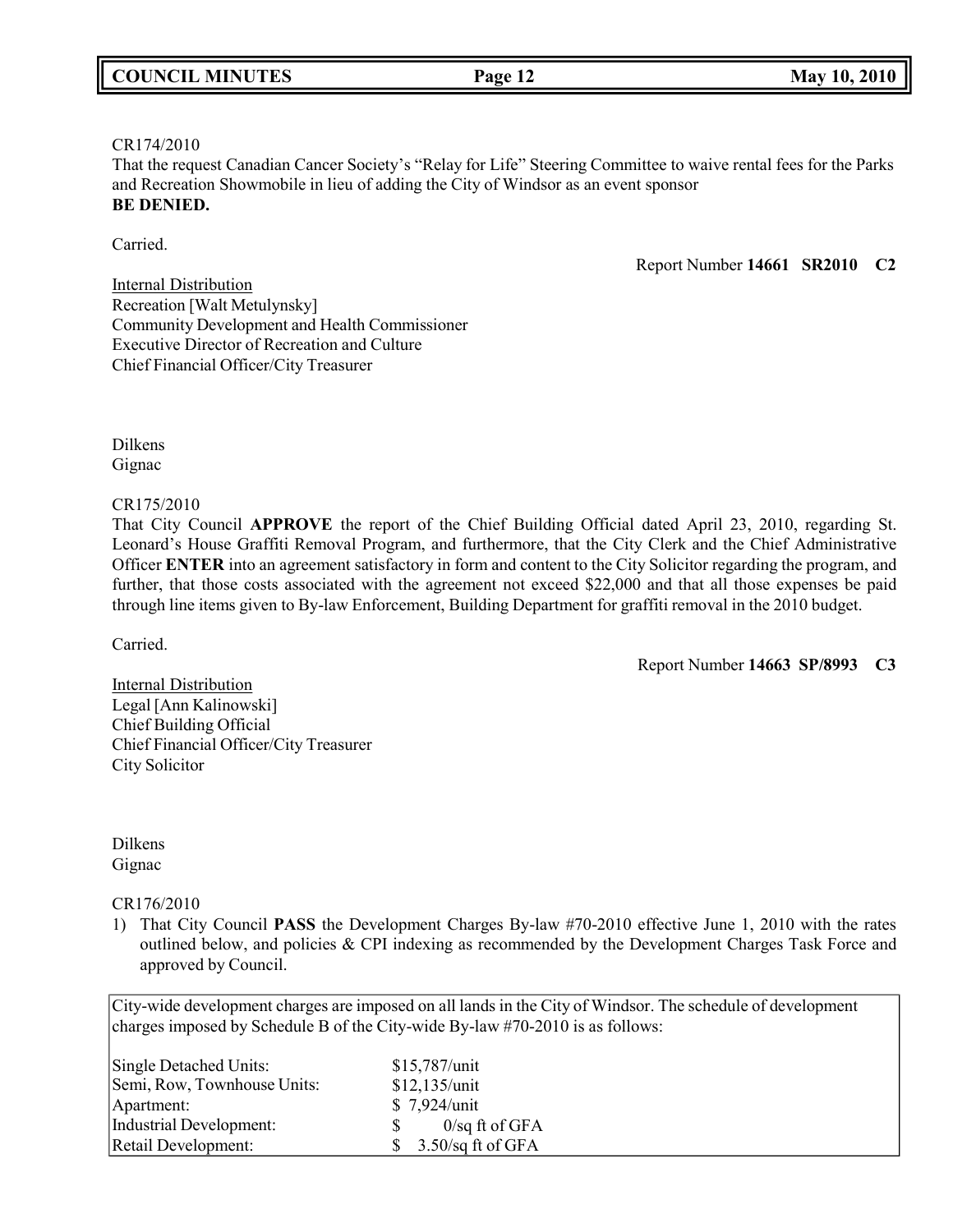**COUNCIL MINUTES Page 13 May 10, 2010**

| Other Non-Residential Development                                                  | 3.07/sq ft of GFA<br><sup>S</sup>                                                                                |  |
|------------------------------------------------------------------------------------|------------------------------------------------------------------------------------------------------------------|--|
|                                                                                    | In addition, the City-wide development charge By-law #70-2010 establishes development charges for specific areas |  |
|                                                                                    | of the City which are applicable only with respect to development occurring within these areas. The development  |  |
| charges imposed included in Schedule C, D, and E of the By-law are as follows:     |                                                                                                                  |  |
|                                                                                    |                                                                                                                  |  |
| Schedule C - Area 1                                                                |                                                                                                                  |  |
| <b>Single Detached Units:</b>                                                      | \$13,291/unit                                                                                                    |  |
| Semi, Row, Townhouse Units:                                                        | \$10,196/unit                                                                                                    |  |
| Apartment:                                                                         | \$ 6,443/unit                                                                                                    |  |
| <b>Industrial Development:</b>                                                     | $0$ /sq ft of GFA<br>\$                                                                                          |  |
| Retail Development:                                                                | \$<br>$3.50$ /sq ft of GFA                                                                                       |  |
| Other Non-Residential Development                                                  | \$<br>3.07/sq ft of GFA                                                                                          |  |
| Schedule D - Area 2                                                                |                                                                                                                  |  |
| <b>Single Detached Units:</b>                                                      | \$10,794/unit                                                                                                    |  |
| Semi, Row, Townhouse Units:                                                        | \$8,256/unit                                                                                                     |  |
| Apartment:                                                                         | \$4,962/unit                                                                                                     |  |
| <b>Industrial Development:</b>                                                     | $0$ /sq ft of GFA<br>\$                                                                                          |  |
| Retail Development:                                                                | \$<br>$3.50$ /sq ft of GFA                                                                                       |  |
| Other Non-Residential Development                                                  | 3.07/sq ft of GFA                                                                                                |  |
|                                                                                    |                                                                                                                  |  |
| Schedule E - Area 3                                                                |                                                                                                                  |  |
| <b>Single Detached Units:</b>                                                      | \$8,298/unit                                                                                                     |  |
| Semi, Row, Townhouse Units:                                                        | \$6,315/unit                                                                                                     |  |
| Apartment:                                                                         | \$3,480/unit                                                                                                     |  |
| Industrial Development:                                                            | \$<br>$0$ /sq ft of GFA                                                                                          |  |
| Retail Development:                                                                | $3.50$ /sq ft of GFA<br>\$                                                                                       |  |
| Other Non-Residential Development                                                  | \$<br>3.07/sq ft of GFA                                                                                          |  |
| A map illustrating the specific areas is contained in the by-law referenced above. |                                                                                                                  |  |

- 2) That effective May, 31, 2010, City Council **REPEAL** the existing Development Charges By-law # 125-2009;
- 3) That Council **APPROVE** the 10-year average service levels detailed in the March 2010 Background Study prepared by Hemson Consulting Limited and **APPROVE** the concept of maintaining that level of service as the municipality grows;
- 4) That Council indicates its **INTENT** to ensure that the increase in the need for services attributable to the anticipated development, including any capital costs, will be met, by updating its capital budget and forecast where appropriate;
- 5) That Council indicates its **INTENT** that the future excess capacity identified in the Development Charges Background Study, dated March 2010, prepared by Hemson Consulting Limited, shall be paid for by development charges or other similar charges;
- 6) That no further public meeting pursuant to Section 12 of the Development Charges Act, 1997 is necessary prior to the passage of Bylaw #70-2010.

Carried.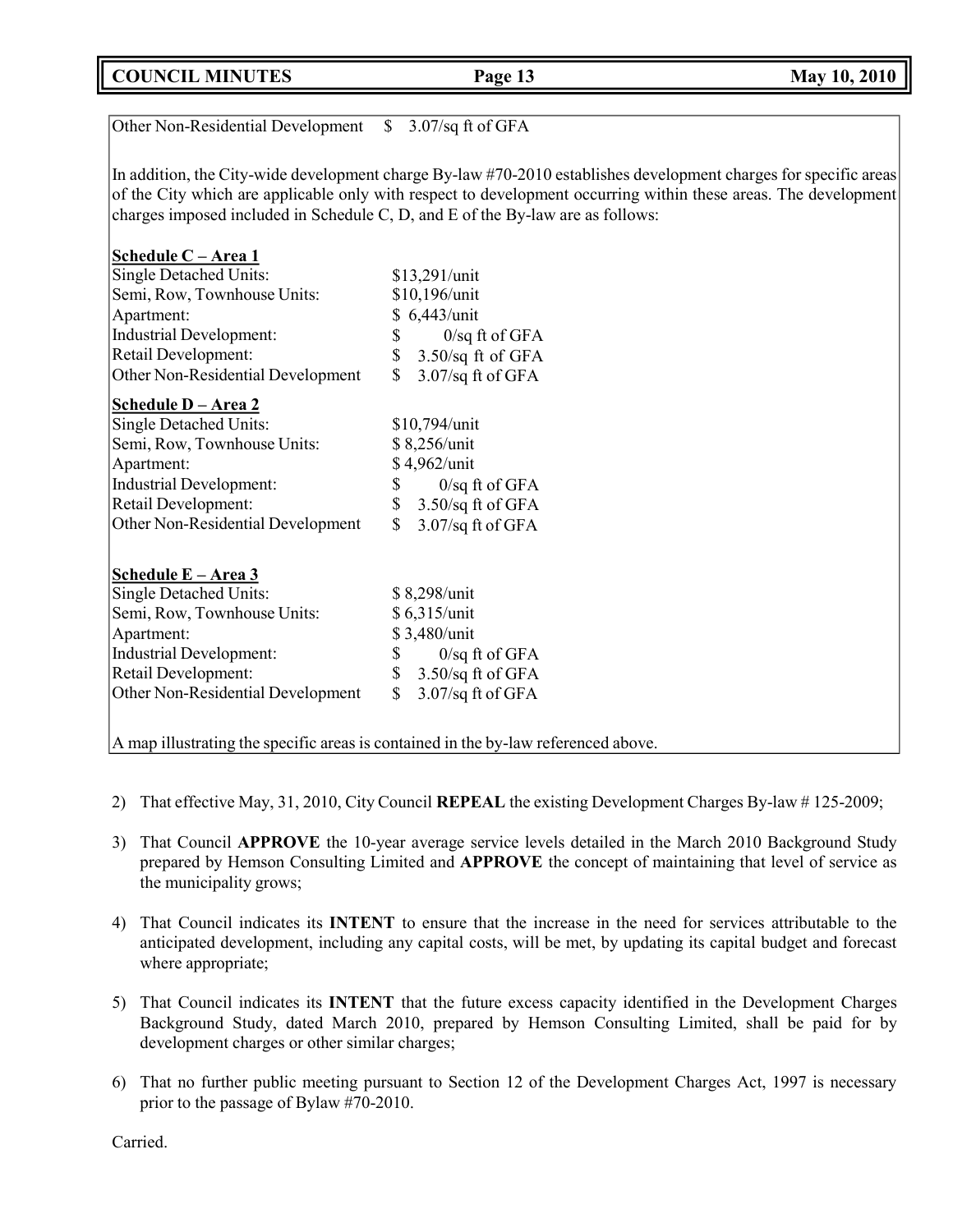## **COUNCIL MINUTES Page 14 May 10, 2010**

Report Number **14665 GPL/3905 C4**

Internal Distribution Finance [TonyArdovini] Chief Building Official Chief Financial Officer/City Treasurer City Solicitor

#### Dilkens Gignac

CR177/2010

That Council **AUTHORIZE** the purchase of two complete aerial unit bucket trucks from Wajax for \$271,500 plus applicable taxes by way of a sole source.

Carried.

Report Number **14677 SR2010 C5**

Internal Distribution Public Works [Tim Stevenson] City Engineer Executive Director of Operations Manager of Purchasing and Risk Management Chief Financial Officer/City Treasurer City Solicitor

Dilkens Gignac

CR178/2010

That City Council **APPROVE** the purchase of various Hazmat equipment at a total cost of \$72,846 to be funded as follows: \$36,423 from JEPP funding, \$36,423 from the Ontario Fire Service Grant Reserve Account 1768, which has a balance of \$157,672; and further,

That the CAO and the City Clerk **BE AUTHORIZED** to sign the JEPP Application Funding Approval Form, which agreement shall be satisfactory as to form to the City Solicitor, and as to financial content to the Chief Financial Officer & City Treasurer and as to technical content to the Fire Chief.

Carried.

Report Number **14660 SF/10638 C6**

Internal Distribution Fire & Rescue [Sherri Arsenault; Tim Dennis] Fire Chief Manager of Purchasing and Risk Management Chief Financial Officer/City Treasurer City Solicitor Marra Lewenza

CR179/2010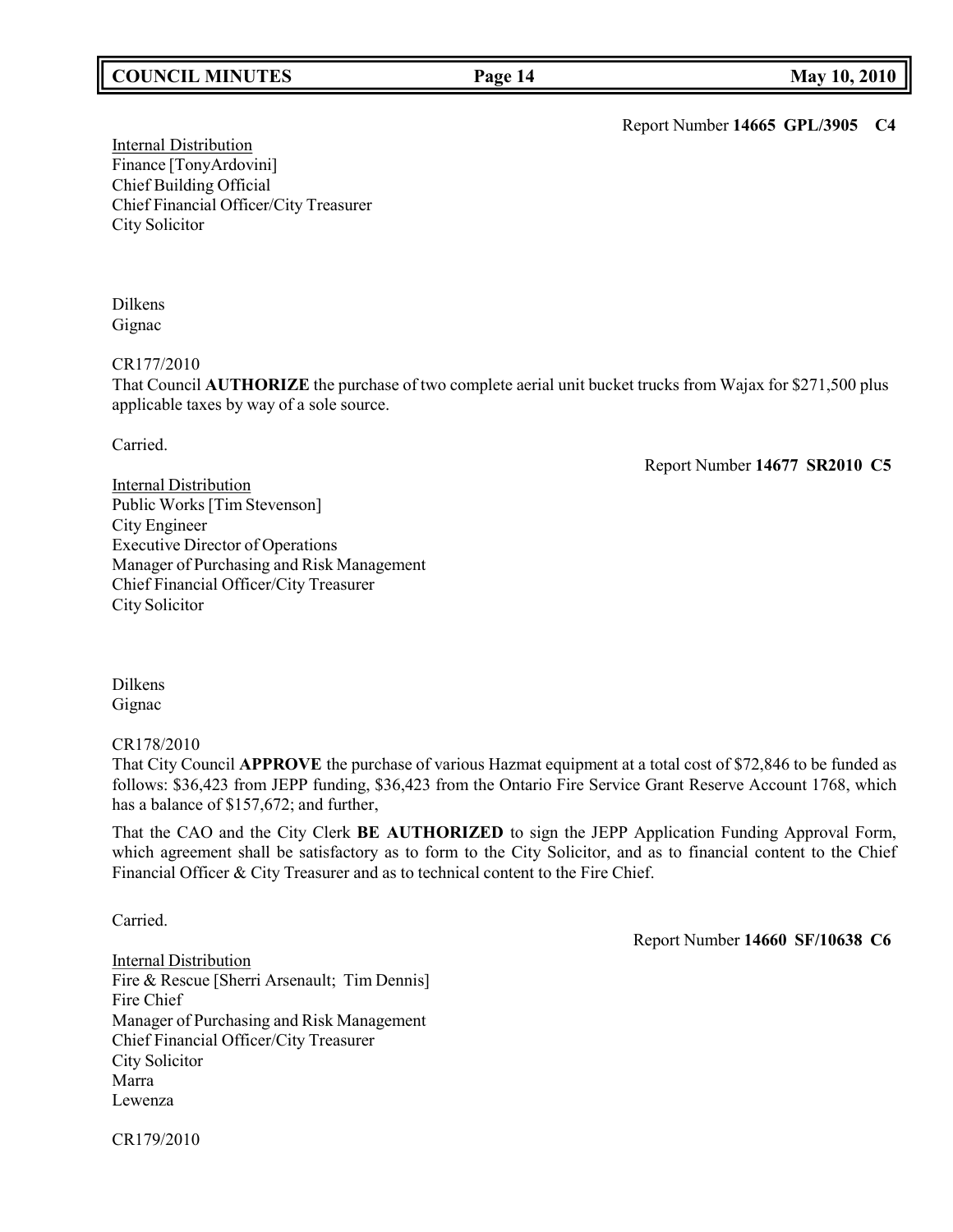|  | <b>COUNCIL MINUTES</b> |
|--|------------------------|
|--|------------------------|

**THAT** Tender No. #81-10 for the New Ojibway Nature Centre **BE APPROVED** to supply all labour and materials as stipulated in the tender to construct a new nature centre building in Ojibway Park; and

**THAT** the Chief Administrative Officer and the City Clerk **BE AUTHORIZED** to sign a contract with the lowest compliant tenderer (DeAngelis Construction Inc. in the amount of \$1,592,746.00,) (Including contingency and testing allowances, separate alternate prices 2, 6 and 8a, excluding GST), satisfactory in form to the City Solicitor, in technical content to the Executive Director of Parks and Facilities and in financial content to the City Treasurer and Chief Financial Officer; and further,

**THAT** Council **APPROVE** additional funding of \$317,626 from project #7095000 (Capital Contingency – 5 Year Plan), due to an increase in total project costs from \$1,500,000 to \$1,817,626.00.

Carried.

Counclllor Postma was absent from the meeting when the vote was taken on this matter.

Report Number **14662 SR/10639 7**

Internal Distribution Parks and Facilities [Mike Clement] Executive Director of Parks and Facilities City Engineer Manager of Purchasing and Risk Management Chief Financial Officer/City Treasurer City Solicitor

Dilkens Gignac

CR180/2010

I. THAT the following low tender **BE ACCEPTED:**

| <b>Tenderer:</b>                   | <b>DiPonti Paving Ltd.</b><br>6690 Disputed Road<br>Lasalle, Ontario N9H 1Y1              |
|------------------------------------|-------------------------------------------------------------------------------------------|
| Work:                              | Utility Cut Restoration – Asphalt Repairs<br>Tender No. 28-10                             |
| Total Tendered Price: \$359,675.00 |                                                                                           |
| <b>Account Charged:</b>            | 001 2980 989P 03556 0162601<br>001 2980 101P 93400 0162031<br>001 2980 550P 93400 0172303 |

**AND THAT** the Chief Administrative Officer and City Clerk **BE AUTHORIZED** to sign a contract satisfactory in form to the City Solicitor, technical content to the City Engineer, and financial content to the City Treasurer, with DiPonti Paving Ltd. for Tender No. 28-10.

II. **THAT APPROVAL BE GIVEN** to undertake an expenditure of \$359,675.00 for the Restoration of Utility Cuts and Asphalt Repairs, as a charge to the Current Operating Budget.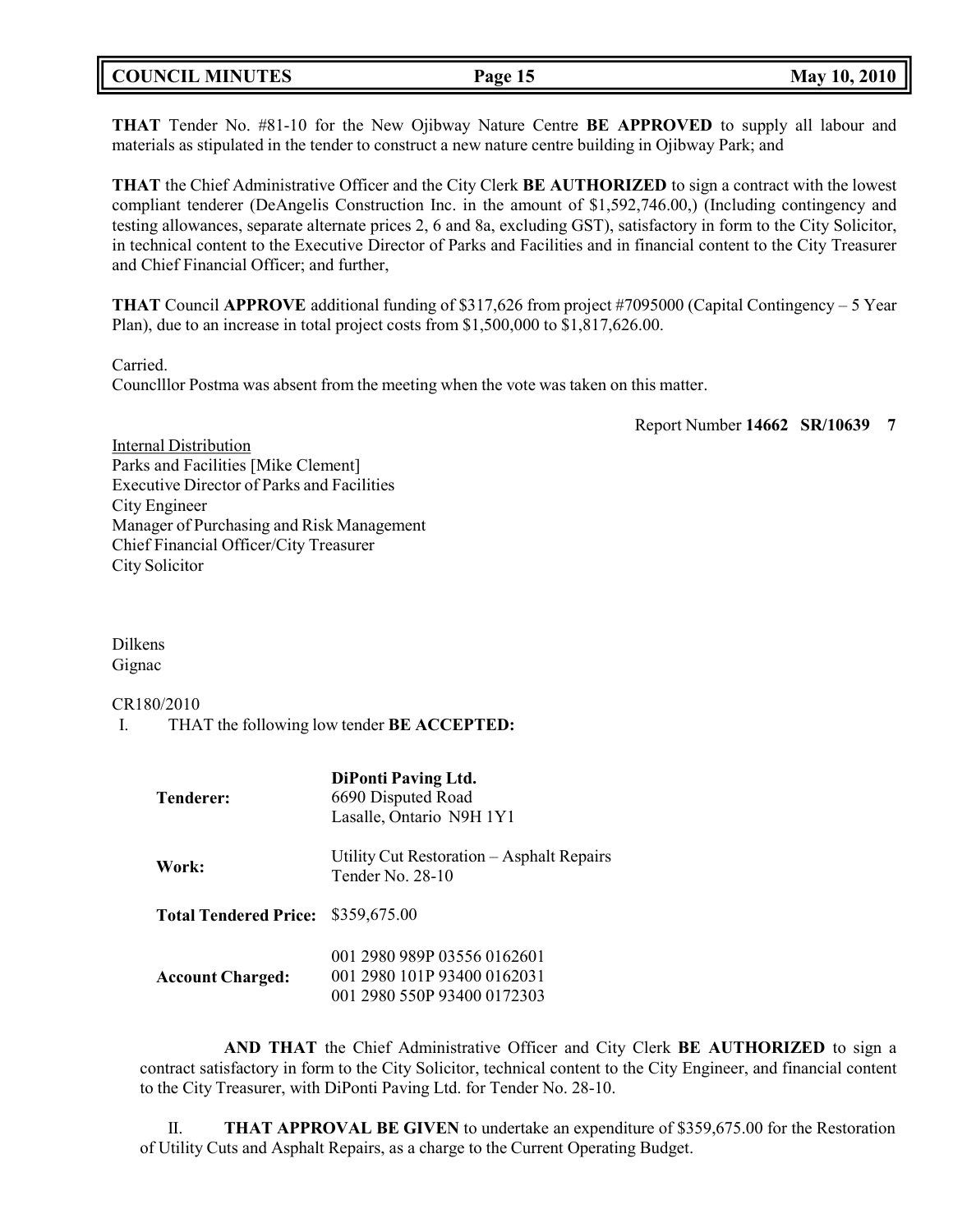# **COUNCIL MINUTES Page 16 May 10, 2010**

## Carried.

Internal Distribution Public Works[Peter Matheson] City Engineer Executive Director of Operations Manager of Purchasing and Risk Management Chief Financial Officer/City Treasurer City Solicitor

Gignac Hatfield

CR181/2010

That the report of the Executive Director of Information Technology dated April 29, 2010 entitled "Response to CQ113-2009, chairperson microphone in Council Chambers **BE RECEIVED** for information.

Carried. Councillor Halberstadt voting nay.

Report Number **14431 SI2010 9**

Report Number **14658 SW/10640 C8**

Internal Distribution Information Technology [Matt Caplin] Executive Director of Information Technology Chief Financial Officer/City Treasurer

Dilkens Gignac

CR182/2010

**I.** That the following low tender **BE ACCEPTED:**

**TENDERER:** SLR Contracting Group Inc. 6260 Westar Dr. Suite 100 Windsor, ON N9J 3W3 **TENDER NO.:** 72-10

**TOTAL TENDER PRICE**: \$1,850,000.00 (excluding GST)

and that the Chief Administrative Officer and City Clerk **BE AUTHORIZED** to sign a contract with the low tenderer, satisfactory in technical content to the City Engineer, in financial content to the City Treasurer, and in form to the City Solicitor. The costs will be charged to chartfield 007-5410-1790-02942- 7094001.

**II.** That **APPROVAL BE GIVEN** to undertake a net expenditure of \$2,030,700.00 (excluding GST), for the construction of Sunset Avenue – from University Avenue West to Wyandotte Street West, to be funded from Project ID# 7094001 (Sunset Avenue – from University Avenue West to Wyandotte Street West)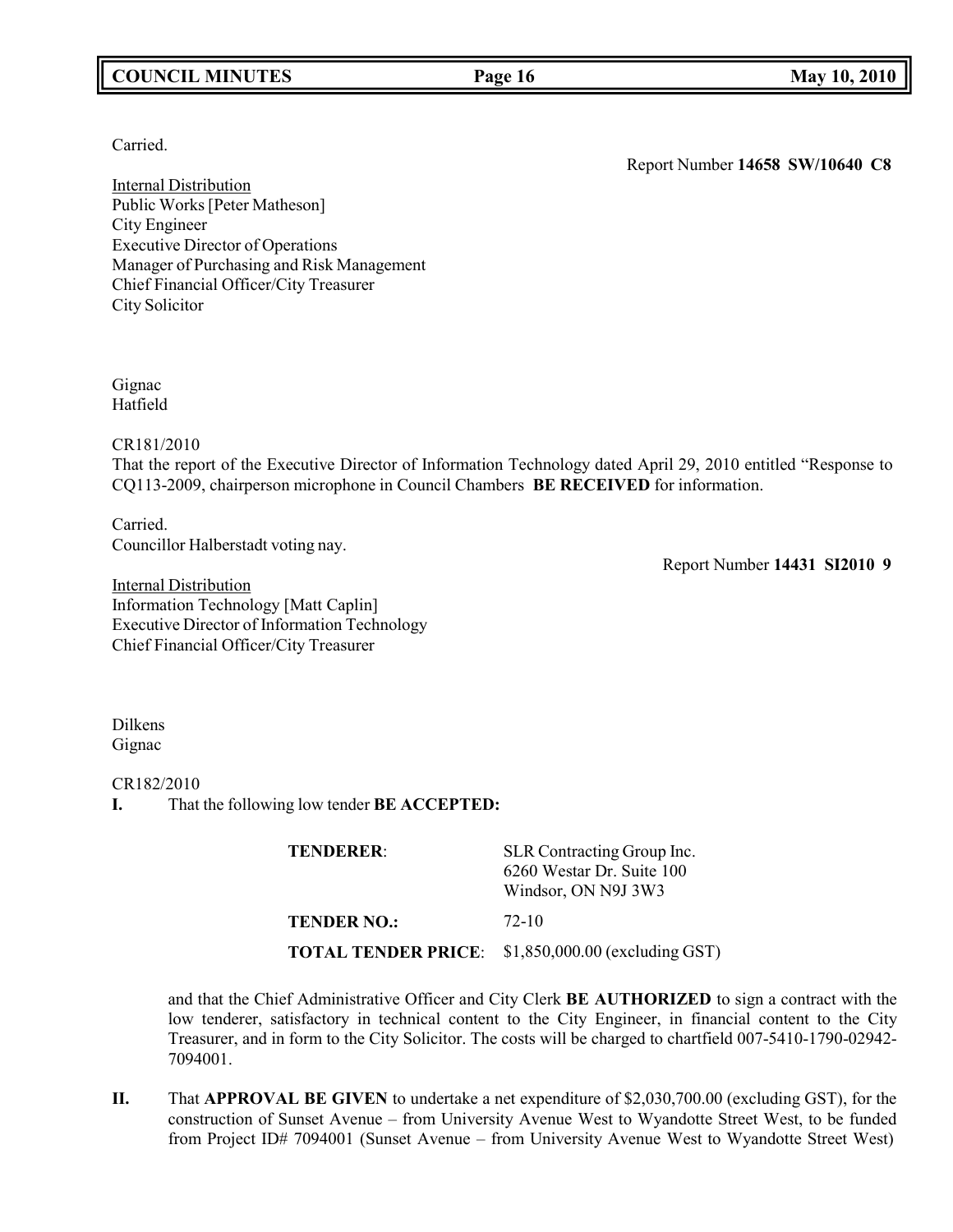| <b>COUNCIL MINUTES</b> |  |
|------------------------|--|
|------------------------|--|

along with transfer of surplus funds of \$430,700.00 from Project ID #7082016 (Alexis Road from Alice Road to Tecumseh Road East). All costs will be charged to Project #7094001.

Carried.

Report Number **14697 SW/10660 C10**

Internal Distribution Public Works [FahdMikhael; Paul Mouorad] City Engineer Manager of Purchasing and Risk Management Chief Financial Officer/City Treasurer City Solicitor

Valentinis Hatfield

CR183/2010

That the amendment to Zoning By-law 8600 requested by Dean Favot **BE APPROVED** changing the zoning of Lots 16 and 17, Registered Plan 612, by adding a site specific provision to allow the indoor storage of motor vehicles as an additional permitted use.

Carried.

Councillor Marra discloses an interest and abstains from voting on this matter.

Report Number **14673 ZB/10616 PAC 1**

Internal Distribution City Planner Manager of Development Chief Building Official City Engineer City Solicitor Zoning Clerk - Council Services Manager of Business Administration - Licensing

Postma Dilkens

#### CR184/2010

I That the amendment to Zoning By-law 8600 requested by Yvonne Vandebovenkamp **BE APPROVED** for Lot 164, Registered Plan 684, municipally known as 2052 Ottawa Street adding an additional permitted use, a medical office, within the existing building with the following conditions:

- i) That four (4) parking spaces be provided on-site;
- ii) That a minimum 4.5 metre rear yard landscape area be provided between four parking spaces and the existing north building wall.
- iii) Up to four parking spaces may be provided in a required rear yard.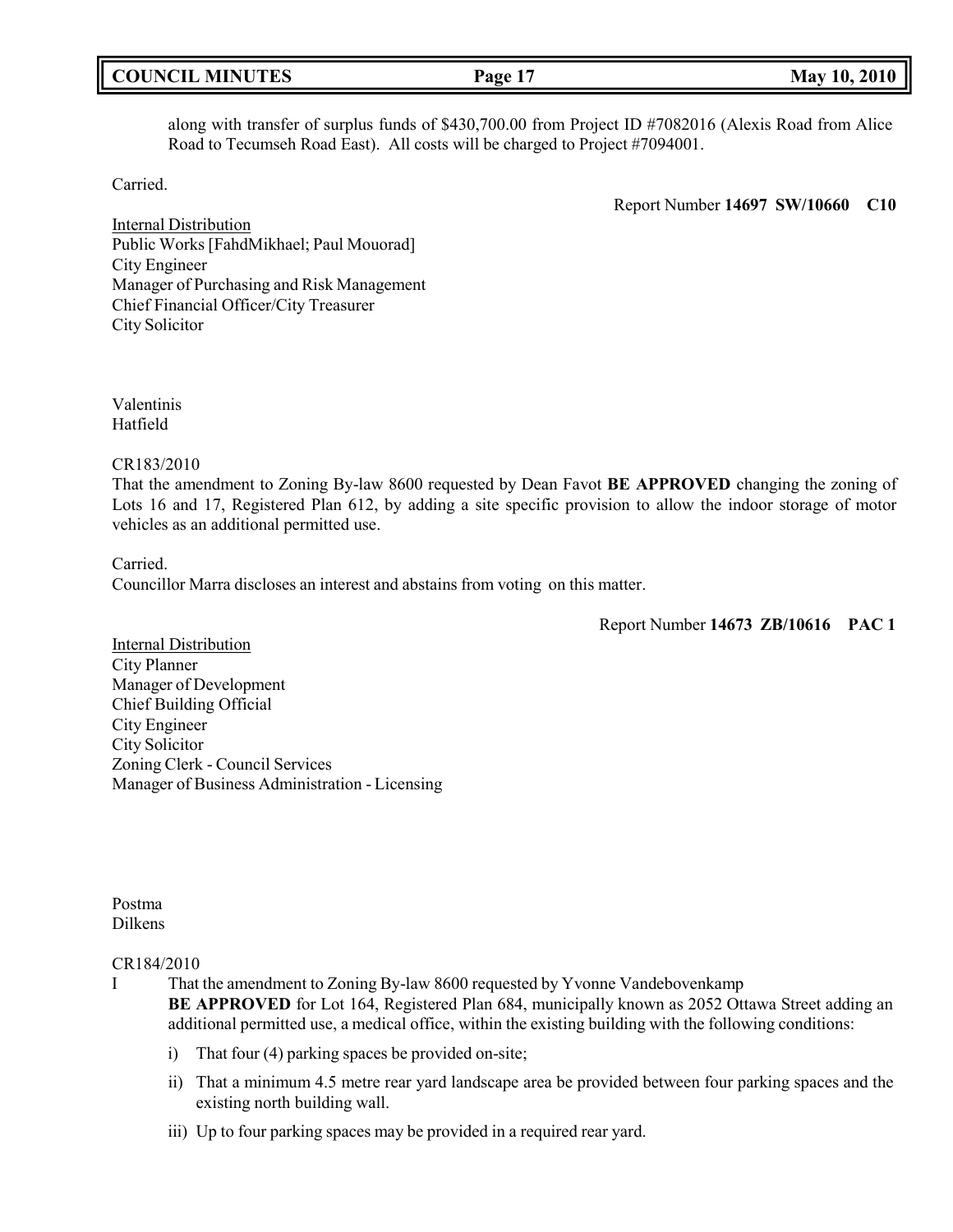- II That a Holding 'H' site specific provision be added with the following conditions required prior to the removal of the 'H' Holding symbol:
	- i) Alley Contribution The owner(s) agrees, prior to the issuance of a Building Permit, to contribute the sum of \$500.00 payable to Public Works and deposited in the General Fund intended for the upkeep of alleys within the City of Windsor.
	- ii) Sampling Manhole Prior to the issuance of a Building Permit, the applicant(s) shall agree to install a sanitary sewer-sampling manhole, if one does not already exist, at the property line of the subject lands to the satisfaction of the Corporation's City Engineer.
	- iii) Confirm provision of 4 parking spaces at the rear of 2052 Ottawa Street and the reinstatement of a minimum 4.5 metre landscape area from the existing north building wall, all to the satisfaction of the Planning Department.

Carried. Councillor Halberstadt voting nay.

Report Number **14670 ZB/10547 PAC 2**

Internal Distribution City Planner Manager of Development Chief Building Official City Engineer City Solicitor Zoning Clerk - Council Services Manager of Business Administration - Licensing

Jones Valentinis

CR185/2010

That the City Planner **BE DIRECTED** to prepare a report outlining options to redefine the use of "medical offices" in order to restrict or limit the use of future methadone clinics.

Carried.

Report Number **14670 ZB/10547 PAC 2**

Internal Distribution City Planner Manager of Development Chief Building Official City Engineer City Solicitor Zoning Clerk - Council Services Manager of Business Administration - Licensing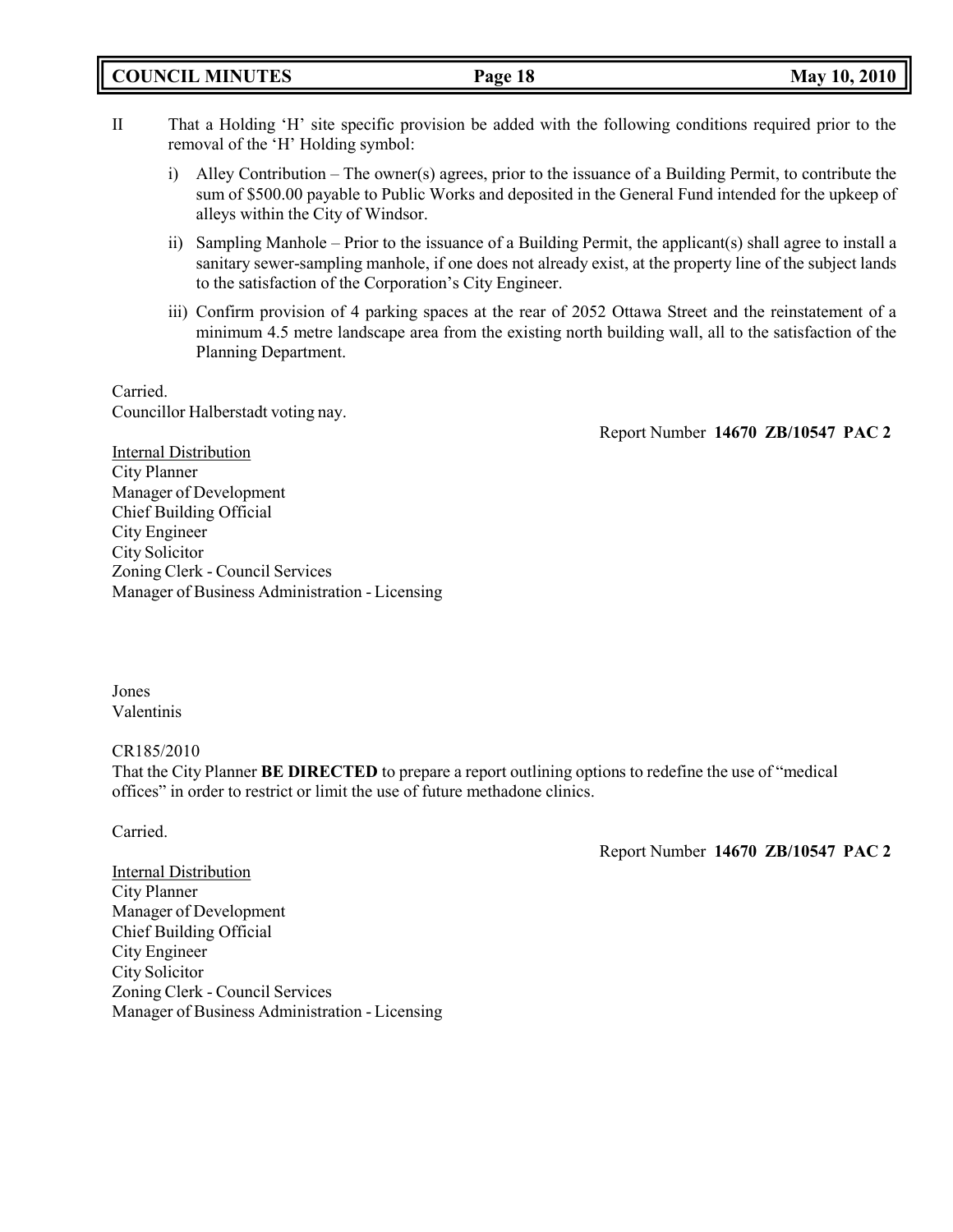|  | <b>COUNCIL MINUTES</b> |
|--|------------------------|
|--|------------------------|

**COUNCIL EXECUTE: COUNCIL May** 10, 2010

**ADOPTED** by Council at its meeting held May 10, 2010 [**M143-2010**] **MC/kk** May 10, 2010

# **REPORT NO. 136** of the **WINDSOR LICENSING COMMISSION**

of its meeting held April 20, 2010

Present: Councillor Ron Jones, Chairperson Councillor Alan Halberstadt Councillor Caroline Postma Jack Fathers

Your Committee submits the following recommendation:

That the report of the Deputy Licence Commissioner regarding the Windsor-Essex County Health Unit *Safe Food Counts Program* **BE ENDORSED** and further, that the report **BE FORWARDED** to City Council to adopt the following resolution:

That all licensing Schedules being Entertainment Lounge (EI), Food Stores (FI), Hospitality Services (H4) and Mobile Vendors of Food (M2) **BE AMENDED** to mandate that all food premises post their "Safe Food Counts" rating in a conspicuous place, clearly visible to members of the public prior to entering.

**CHAIRPERSON**

**SECRETARY**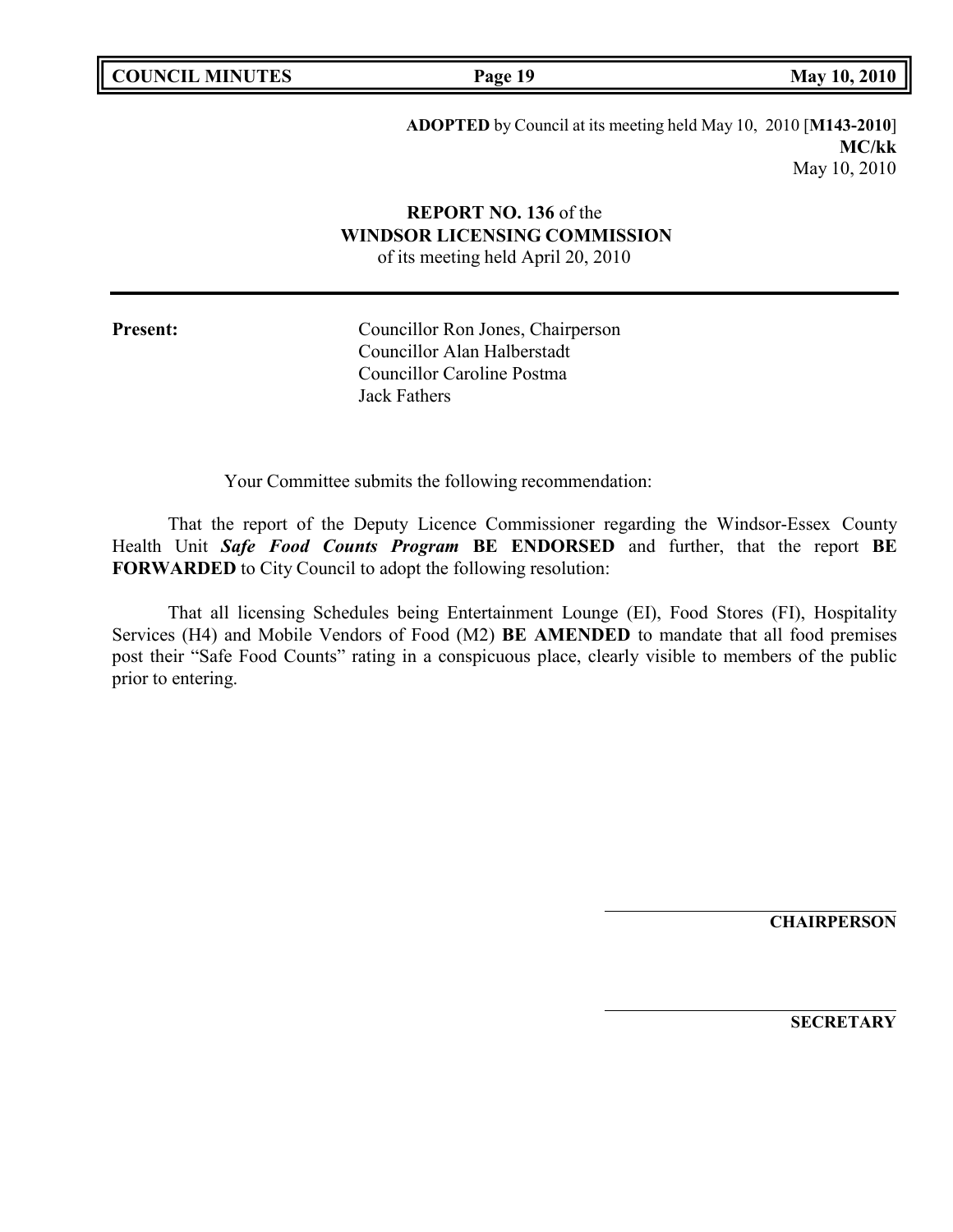**COUNCIL EXECUTE: COUNCIL EXECUTE: Page 20 May** 10, 2010

**ADOPTED** by Council at its meeting held May 10, 2010 [**M144-2010**] VC/bm

# **SPECIAL MEETING OF COUNCIL – IN CAMERA May 10, 2010**

## **Meeting called to order at: 4:02 p.m.**

## **Members in Attendance:**

Mayor E. Francis Councillor D. Brister Councillor D. Dilkens Councillor C. Postma Councillor R. Jones Councillor A. Halberstadt Councillor F. Valentinis (arrives at 4:10 p.m.) Councillor K. Lewenza Councillor B. Marra (arrives at 4:03 p.m.) Councillor P. Hatfield Councillor J. Gignac

### **Also in attendance:**

- H. Reidel, Chief Administrative Officer
- R. Warsh, Community Development and Health Commissioner
- M. Sonego, City Engineer
- G. Wilkki, City Solicitor
- V. Critchley, City Clerk
- O. Colucci, Chief Financial Officer
- N. Coleman, Mayor's Chief of Staff

# **Verbal Motion is presented by Councillor Hatfield, seconded by Councillor Postma,**

**that Rule 3.3 (a) of the** *Procedure By-law, 420-2001 as amended,* **be waived to add the following Agenda item:**

**5. Property Matter – Economic Development opportunity**

**Motion Carried.**

# **Verbal Motion is presented by Councillor Brister, seconded by Councillor Postma,**

**to move in Camera for discussion of the following item(s), moving Item 1 to the public agenda and adding Item 5:**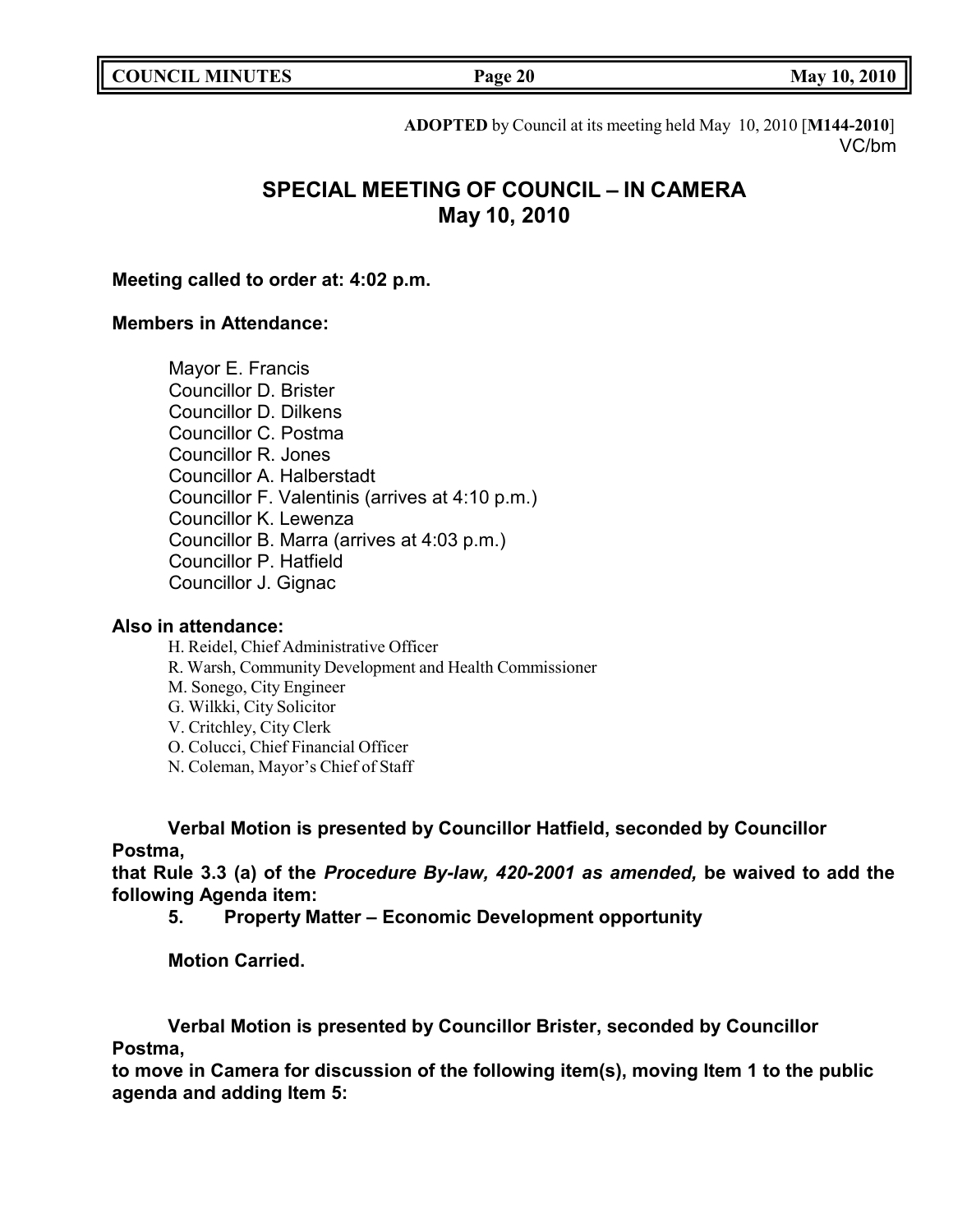**COUNCIL MINUTES Page 21 May 10, 2010**

| Item No. | <b>Subject</b>                                                                       | Section – Pursuant to Municipal<br>Act, 2001, as amended |
|----------|--------------------------------------------------------------------------------------|----------------------------------------------------------|
|          | Legal matter – potential litigation – MOVED<br><b>TO PUBLIC AGENDA</b>               | 239(2)(e)                                                |
|          | <b>Personal matter – mediation</b>                                                   | 239(2)(e)                                                |
| 3.       | <b>Personal matter – labour negotiations</b>                                         | 239(2)(d)                                                |
| 4.       | Property matter – lease (verbal report)                                              | 239(2)(c)                                                |
| 5.       | <b>Property matter – Economic Development</b><br>opportunity – verbal report – ADDED | 239(2)(c)                                                |

# **Motion Carried.**

# **Declarations of Pecuniary Interest:**

None declared.

**Discussion on the items of business. (Items 2, 3, 4 and 5)**

**Verbal Motion is presented by Councillor Postma, seconded by Councillor Brister, to move back into public session.**

**Motion Carried.**

# **Moved by Councillor Postma, seconded by Councillor Brister,**

# **THAT the Clerk BE DIRECTED to transmit the recommendation(s) contained in the report(s) discussed at the In-Camera Council Meeting held May 10, 2010 directly to Council for consideration at the next Regular Meeting.**

1. That the confidential report from the City Solicitor and General Manager Transit Windsor respecting a legal matter – potential litigation **BE PLACED** on the public agenda.

2. That the recommendation contained in the in-camera report from the Executive Director of Human Resources, City Clerk and City Solicitor respecting a personal matter - mediation **BE APPROVED**.

3. That the in-camera report from the Manager Employee Relations, Executive Director Human Resources, City Clerk, Administrator Huron Lodge, Community Development and Health Commissioner, City Solicitor and Chief Financial Officer and City Treasurer respecting labour negotiations **BE RECEIVED** and that Administration **BE AUTHORIZED** to proceed on the verbal direction of Council.

# **Councillor Postma voting nay**

4. That the verbal report from Mayor Francis respecting a lease **BE RECEIVED** and that the Mayor **BE AUTHORIZED** to proceed in accordance with the verbal direction of Council.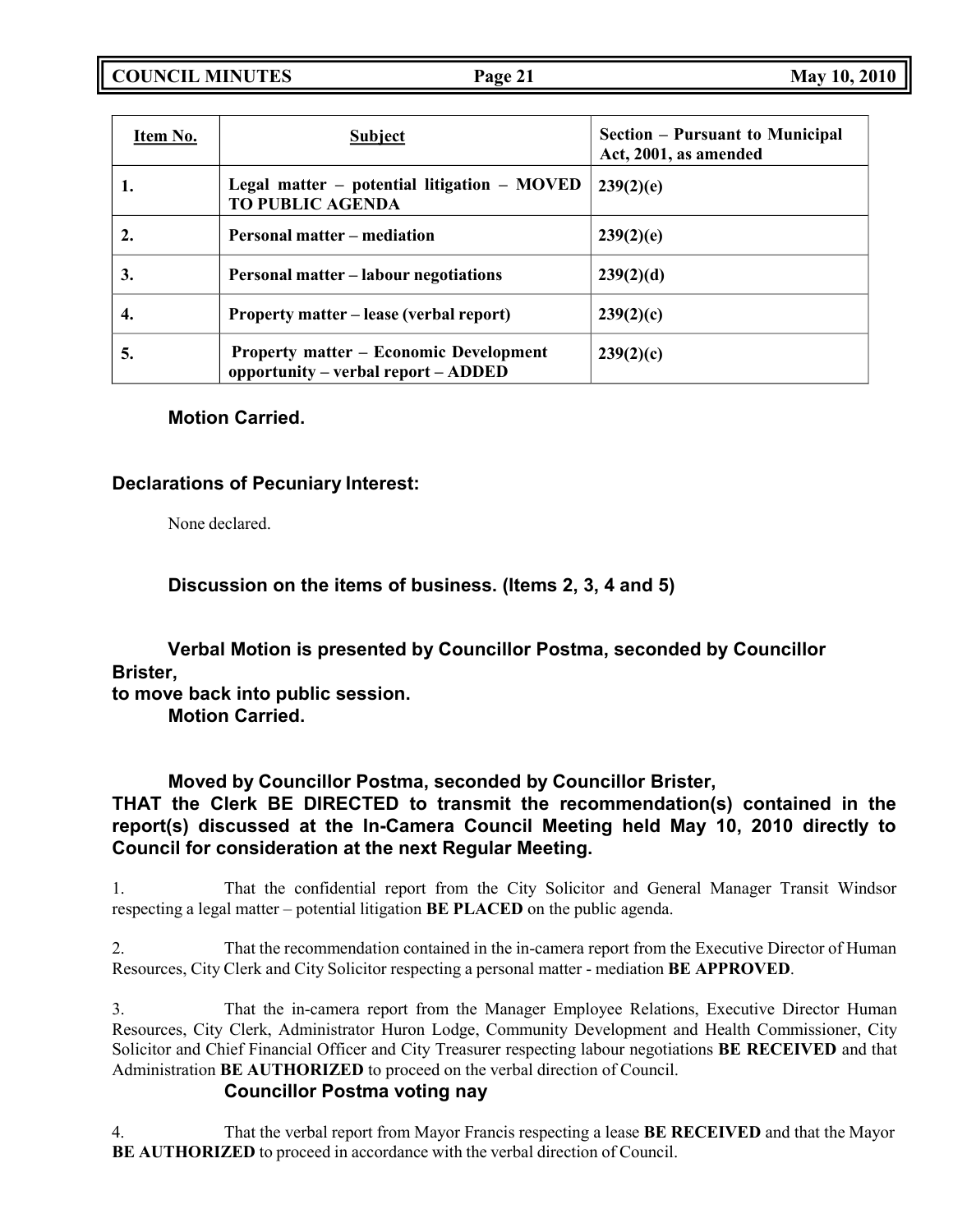5. That the verbal report from Mayor Francis respecting a property matter – economic development opportunity **BE RECEIVED** and that the Mayor **BE AUTHORIZED** to proceed in accordance with the verbal direction of Council.

# **Motion Carried.**

**Moved by Councillor Postma, seconded by Councillor Jones, That the special meeting of council held May 10, 2010 BE ADJOURNED. (Time: 5:45 p.m.)**

**Motion Carried.**